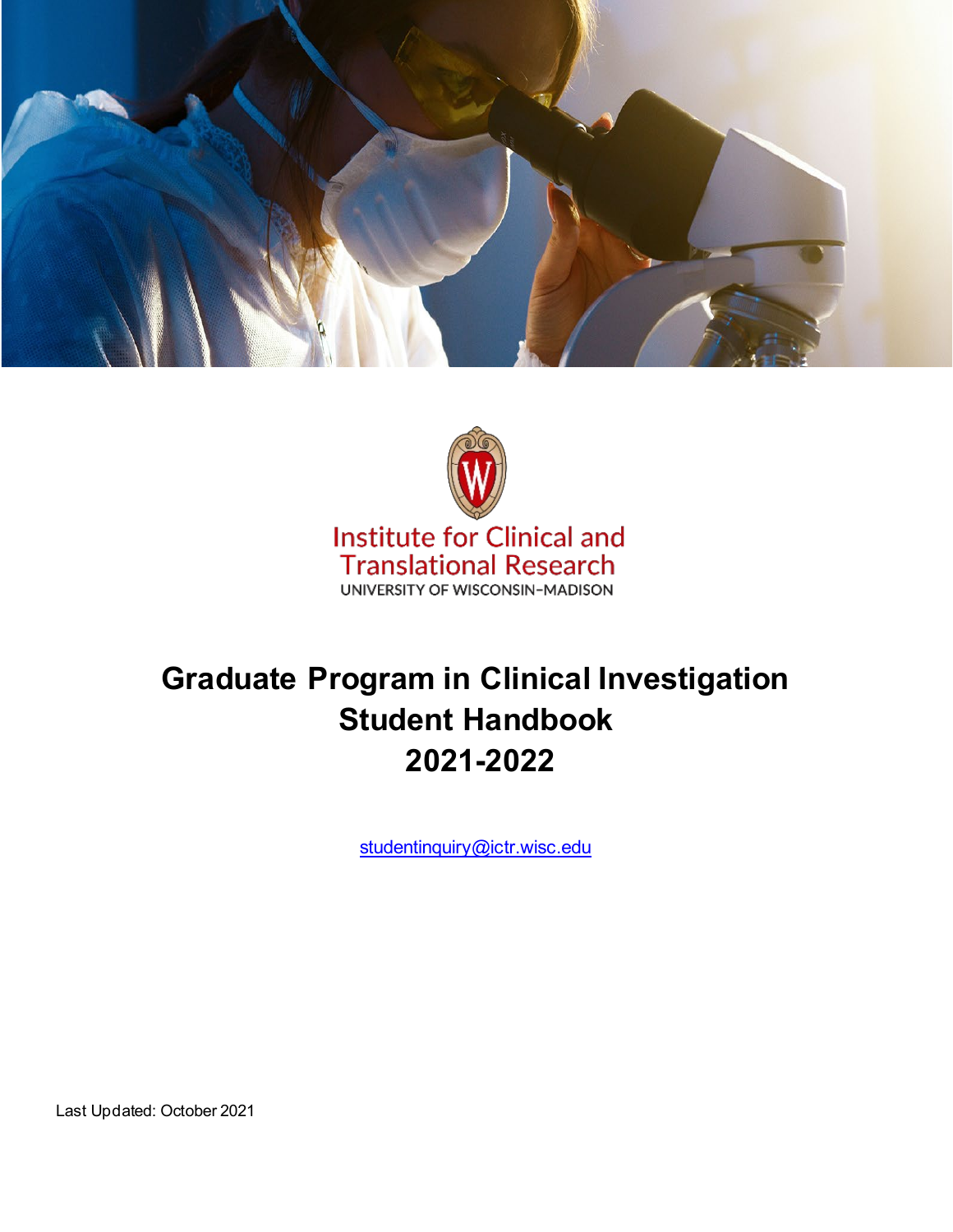## **GPCI Student Handbook Table of Contents**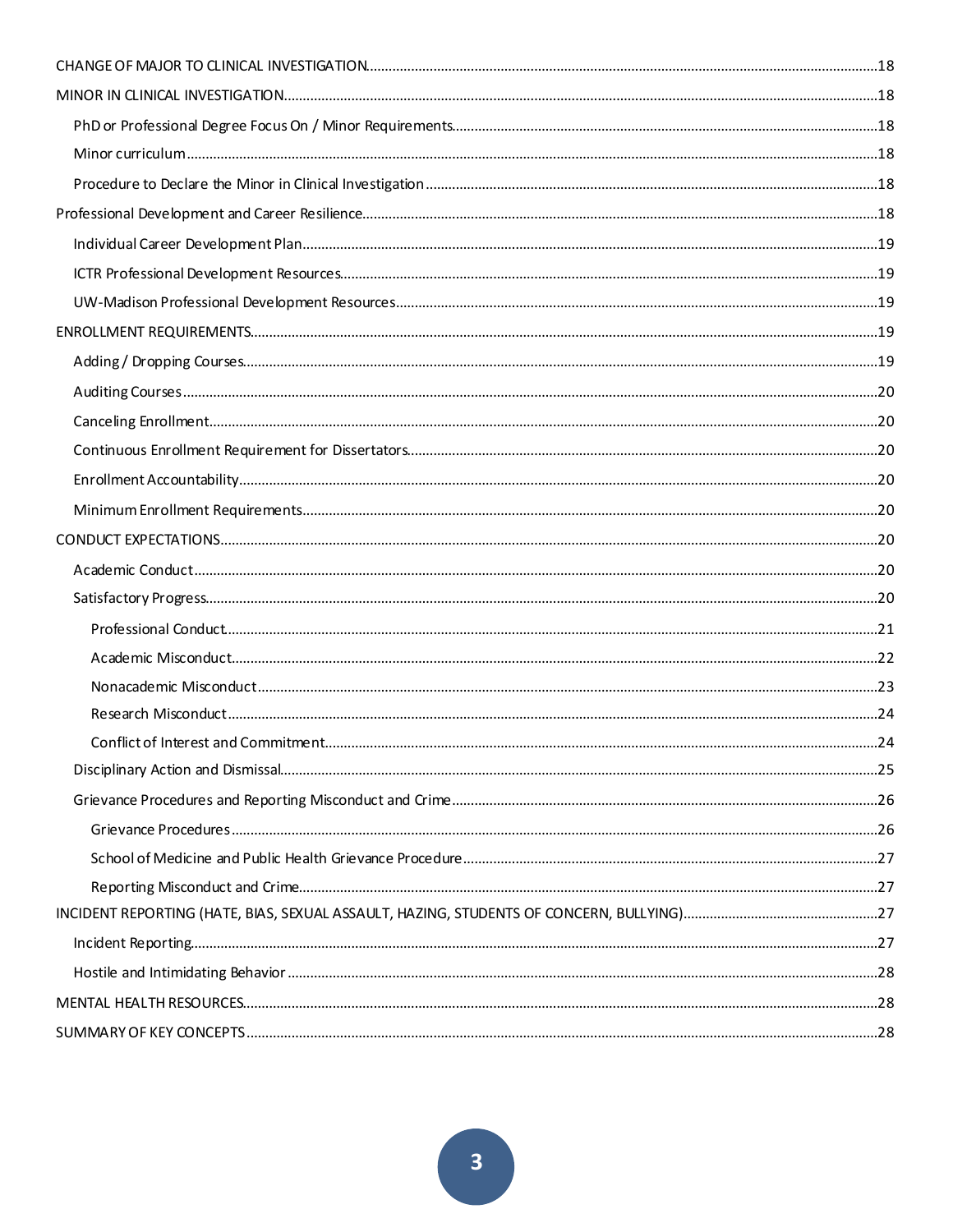#### <span id="page-3-0"></span>**WELCOME**

Welcome to the University of Wisconsin-Madison Graduate Program in Clinical Investigation (GPCI). This handbook is one of many sources to consult as you become familiar with the policies, procedures, requirements, resources, and norms of graduate education at UW-Madison. The infographic below provides guidance on how best to navigate pertinent information and describes the varying scopes and relationships of these resources.



<span id="page-3-1"></span>**The Role of the Handbook.** This handbook provides basic information about the academic policies and procedures of the GPCI for current and prospective MS and PhD students. The UW-Madison Graduate School has the final authority for granting graduate degrees at UW-Madison. The UW Institute for Clinical and Translational Research (ICTR) administers the GPCI under authority of the Graduate School. Th[e Graduate](https://grad.wisc.edu/academic-policies/)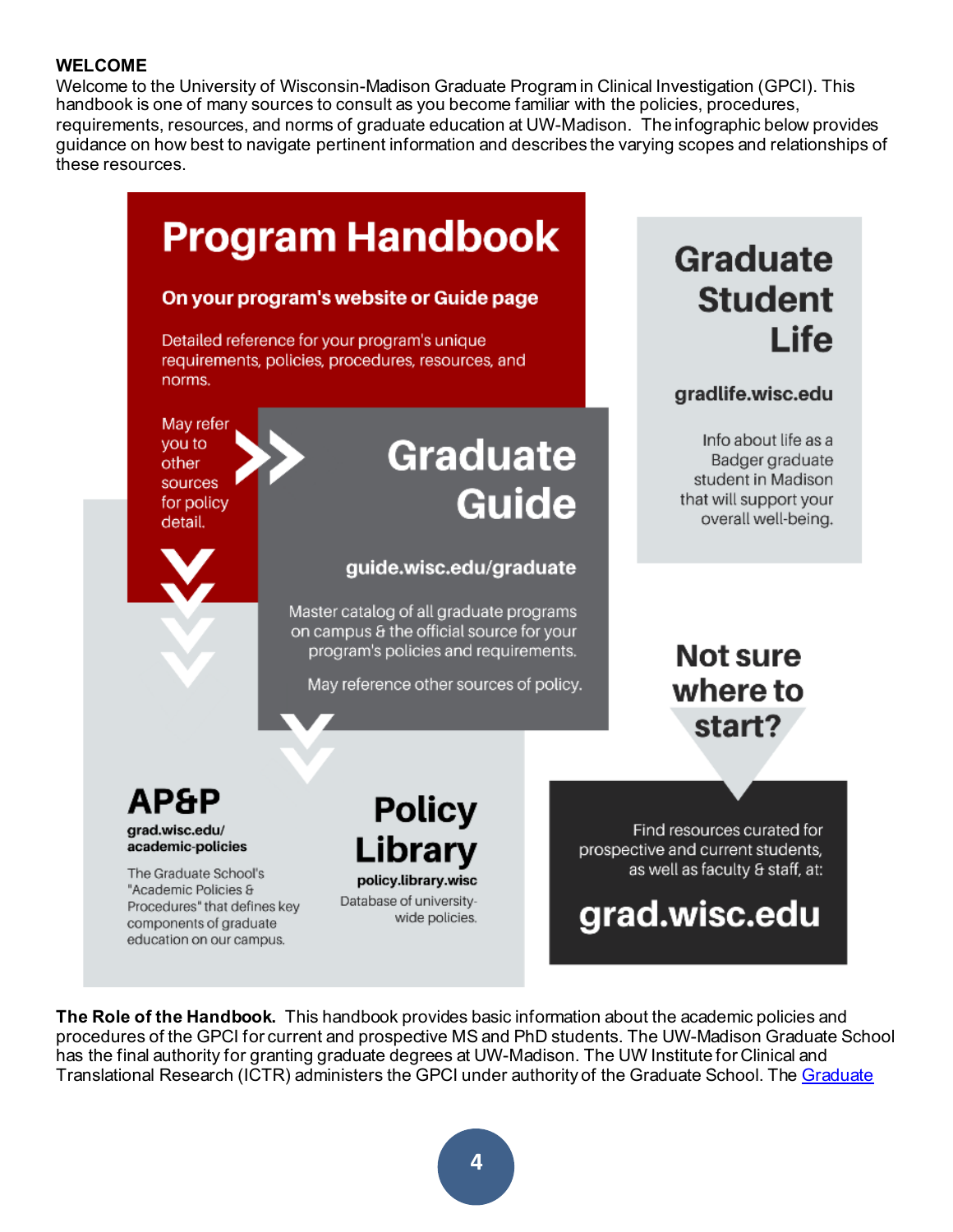[School Academic Policies and Procedures](https://grad.wisc.edu/academic-policies/) provide essential information about institutional policies and requirements.

The graduate program's authority to set degree requirements beyond the minimum required by the Graduate School lies with the GPCI program faculty. Program faculty have approved policies in this handbook. Additional information on GPCI Program Policies and Procedures are available at [https://ictr.wisc.edu/GraduateProgram.](https://ictr.wisc.edu/GraduateProgram) Degree requirements and course requirements may change over time. Students must meet those in effect when they entered the program. Administrative procedures and processes can change as well. Students are responsible for knowing the policies and requirements of the program.

## <span id="page-4-0"></span>**Who to Contact For Questions**

Many of your questions about how to meet expectations and thrive as a graduate student will be answered by the various sources of policies, procedures, requirements, resources, and norms listed above. Several key positions in ICTR and on campus are ready to answer your remaining questions.

Each graduate program will have one faculty member designated to direct its educational vision and structure (Faculty Director). The program will also have at least one department staff person typically called a Graduate Program Administrator who serves as a point person for program policy and procedures. Graduate Program Administrators are well versed in most elements of graduate education that extend beyond academic instruction in your program and will likely be your first stop for questions related to anything in this handbook. Names and contact information of your Graduate Program Administrator and Faculty Director are located on your program's page in the *Graduate Guide* [\(guide.wisc.edu/graduate/ICTR](https://guide.wisc.edu/graduate/institute-clinical-translational-research/)). Simply click on your program's name, and look for the contact information box on the right-hand side.

#### <span id="page-4-1"></span>**Graduate School Services**

For general inquiries and graduate student services from the Graduate School, see the contact information at [grad.wisc.edu/contacts](https://grad.wisc.edu/contacts/). **PROGRAM OVERVIEW**

#### <span id="page-4-3"></span><span id="page-4-2"></span>**Mission**

## **Institute for Clinical and Translational Research (ICTR)**

The mission of the UW ICTR is to create an environment that transforms research into a continuum from investigation through discovery and to translation into real-life community practice, thereby linking even the most basic research to practical improvements in human health.

## **Graduate Program in Clinical Investigation**

The mission of the GPCI is to prepare successful and productive clinical investigators who will sustain successful research careers, by enabling students from multiple disciplines to:

- Independently lead, manage, design, execute, interpret and report multidisciplinary therapeutic intervention studies (e.g. those involving drugs, devices, behavioral modifications, surgery, nerve stimulation, diet, or similar mechanisms) in an ethically sound and responsible manner;
- Disseminate knowledge through teaching and advising students;
- Assume leadership roles in higher education or industry; and
- Establish a reputation as a role model in a given area of clinical and translational research.

The focus of the GPCI is to provide physicians, clinical scientists and other health care professionals with the knowledge and skills needed to conduct and translate basic science discoveries into clinical and/or community applications through patient (human or animal)-oriented research. Patient-oriented research includes the study of disease, therapeutic interventions, development of new technologies, and clinical trials.

The curriculum draws from existing courses in the partner schools, and includes courses developed for the GPCI. Together, these courses provide a solid foundation in research methods and analysis, including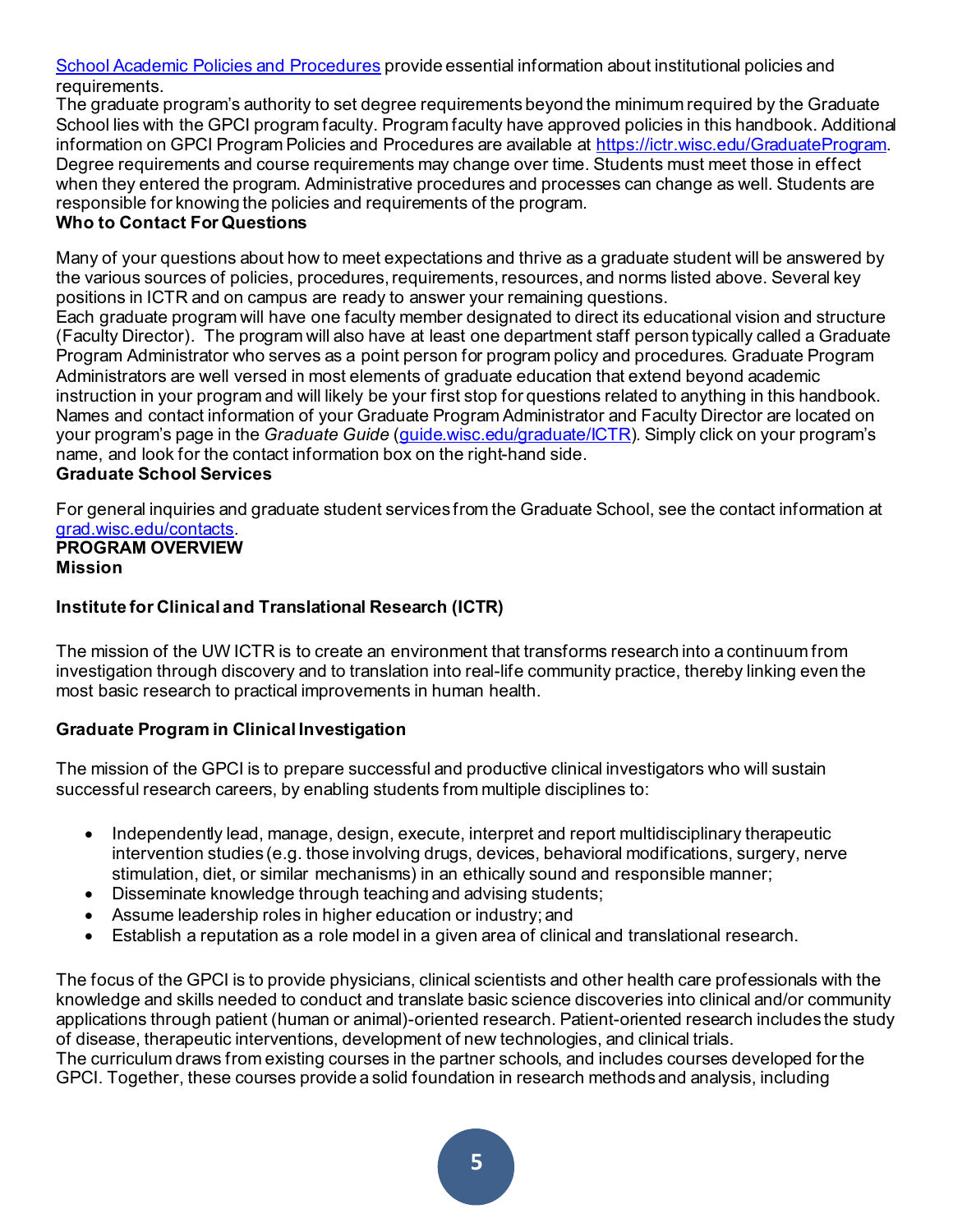biostatistics, study design, and responsible conduct of clinical research. Students pursue their own specialization in patient-oriented clinical and community research through electives and research.

To accommodate the complex schedules of clinicians and students, the GPCI program has flexible course schedules for both full- and part-time enrollment.

<span id="page-5-0"></span>**Diversity, Equity, and Inclusion.** The University of Wisconsin School of Medicine and Public Health is a diverse, inclusive academic community committed to excellence and equity in health, and wellness through teaching and learning, clinical service, advocacy, and research in all forms of biological science, population health science, and health care.

<span id="page-5-1"></span>**Brief History of the Program.** The GPCI admitted its first PhD students in 2009, MS in 2008. The program is made possible by funding for the ICTR from a National Institutes of Health (NIH) Clinical and Translational Science Award (CTSA). The ICTR GPCI program embodies the commitment of ICTR, Marshfield Clinic, and several UW-Madison schools and colleges to offering graduate programs in clinical research. The GPCI provides a complement to existing areas of clinical research training by the Department of Population Health Sciences and other departments.

The ICTR is the administrative home for the MS and PhD degree programs. The programs are governed jointly by representatives of the ICTRacademic partners: Schools of Medicine and Public Health, Nursing, Pharmacy, Veterinary Medicine, College of Engineering, and Marshfield Clinic. Faculty members from each academic partner serve as instructors, advisors, and leaders to provide graduate degree programs that strengthen the knowledge and skills of multidisciplinary clinical-research scientists.

<span id="page-5-2"></span>**GovernanceStructure.** The GPCI Executive Committee, comprised of faculty members from partner schools/colleges/health systems, has the authority to establish degree requirements beyond the minimum required by the Graduate School. The policies described in this handbook have been approved by this committee and are subject to periodic review and update. Day-to-day program administration is delegated to the Program Administrator and the faculty Graduate Program Director.

<span id="page-5-3"></span>**The Executive Committee**, aided by program staff and faculty and related standing subcommittees (Admissions, Curriculum), provides guidance to students and faculty on Graduate School and Program requirements, and may arbitrate any request for exceptions.

<span id="page-5-4"></span>**The Admissions Subcommittee** makes final decisions on admissions to the GPCI MS and PhD programs and the Certificate program. The Curriculum Subcommittee considers curricular issues of the MS, PhD, and PhD minor in Clinical Investigation and the Certificate in the Fundamentals of Clinical Research. It makes recommendations to the Executive Committee about curricular changes, additions, and omissions.

<span id="page-5-5"></span>**The Curriculum Subcommittee** reviews new and current course offerings for the programs to ensure availability, compatibility with program requirements, and annually reviews program requirements to eliminate redundancy or omissions in course content. It also considers and approves requests from students to waive courses and participate in specialized independent study.

<span id="page-5-6"></span>**Student Representation in Program Governance.** THE GRADUATE PROGRAM IN CLINICAL INVESTIGATION PERIODICALLY WILL REQUEST VOLUNTEERS TO REPRESENT STUDENTS AS NON-VOTING (ADVISORY) CURRICULUM SUBCOMMITTEE MEMBERS. MEMBERSHIP ENDS WITH GRADUATION.

## <span id="page-5-7"></span>**GETTING STARTED AS A GRADUATE STUDENT**

This section guides you through important steps to take as you begin your journey as a graduate student at UW-Madison.

## <span id="page-5-8"></span>**New Graduate Student Checklist**

Be sure to review all steps listed on the Graduate School'[s New Student Page.](https://grad.wisc.edu/new-students/) In addition to a checklist for all new graduate students, that webpage includes sections with additional steps to take if you are a new international student, student with a disability, student veteran, student with children, or student with funding.

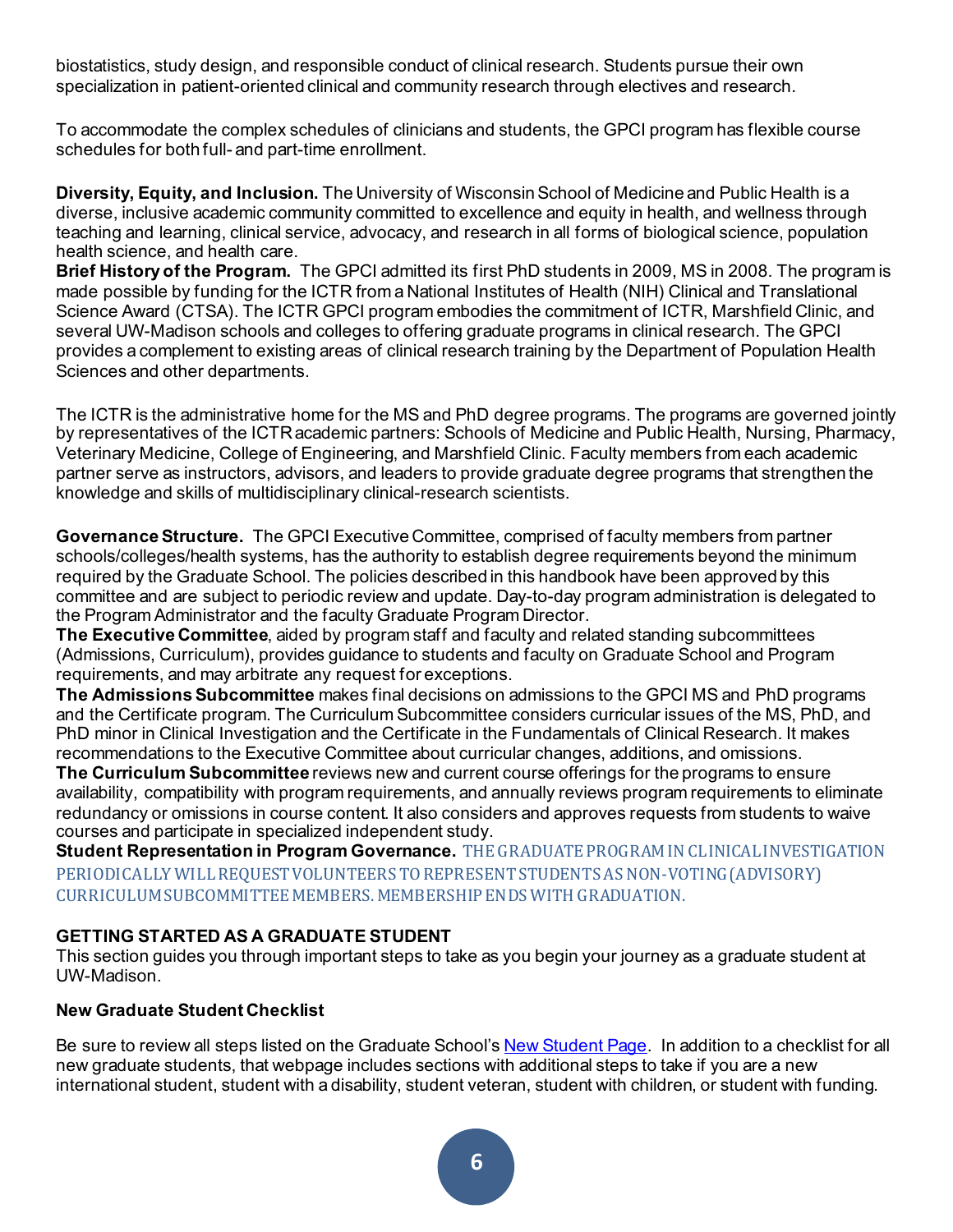## <span id="page-6-0"></span>**Student Funding**

GPCI students tend to be full time health professionals who are earning the MS or PhD part time. **Neither the GPCI nor ICTR provides funding to students for graduate study.** Students without faculty appointments usually earn salary and benefits including tuition through graduate assistantships ‒ Teaching Assistant, Research Assistant, and other graduate student appointments – through the major advisor's home department.

The exception is that the ICTR has an NIH training grant (TL1) which has a few seats open each year, with applications due each Spring. Eligible students are US citizens or permanent residents who are earning a PhD in Clinical Investigation full time or earning a Minor in Clinical Investigation while pursuing a PhD in other UW-Madison programs.

**Finding Funding Without Guaranteed Appointment.** For students who do not have an appointment and are looking for funding to support graduate studies, the Graduate School provides a variety of opportunities that may support all or a portion of graduate studies. Additional information is available at <https://grad.wisc.edu/funding/>. Please reach out to the GPCI Program Administrator if you have questions or need additional information.

## <span id="page-6-1"></span>**ADVISING & MENTORING**

Students apply to the MS and PhD programs with a faculty advisor and a plan to conduct or continue conducting clinical and translational research. It is the responsibility of every graduate student to have an advisor.

You can confirm that the name of your advisor in the official record by looking in your Student Center on [MyUW](https://it.wisc.edu/services/myuw/) under "Academic Progress" and then "Advisors." In addition to a formal advisor, you are encouraged to develop a broad network of individuals who can provide academic and professional mentorship during and beyond your time as a graduate student.

<span id="page-6-2"></span>**GPCI Major Advisors (Primary Mentors).** The current list of major (main) advisors to students in the MS and PhD programs is on the [GPCI Website.](https://ictr.wisc.edu/graduate-program-in-clinical-investigation/)

The role of the advisor, or mentor, is to provide advice regarding graduate studies and to supervise the student degree program including research. An advisor who is the major advisor and mentor to the student generally serves as chair of the final examination committee for the student. In addition to a formal advisor, you are encouraged to develop a broad network of individuals who can provide academic and professional mentorship during and beyond your time as a graduate student.

The advisor/student relationship is one of mutual agreement, which may be terminated by either party. If students change major advisors, they must notify the GPCI Program Administrator. If students do not have an advisor, the Graduate School may suspend them from further graduate study at UW-Madison.

## <span id="page-6-3"></span>**Suggested Questions to Ask of Prospective Graduate Advisors.**(*Adapted from IPIB handbook)*

Many of these questions are not simple and may not elicit a quick answer. However, any advisor should be willing to discuss these important issues with you. You may also want to discuss these issues also with students currently in the prospective advisor's group/lab. This list is by no means complete; you should spend some time thinking about what is most important to you in your graduate training.

- 1. What thesis projects would be available to me if I were to join your group?
- 2. Would these projects expose me to a variety of different approaches?
- 3. In general, how available will you be to answer questions I might have?
- 4. What is your philosophy regarding the amount of guidance the advisor should provide to a student during preparation of the thesis proposal, literature seminars, thesis, etc.?
- 5. What are your expectations on the amount of time I should spend each day/week in your group/lab?
- 6. What regularly scheduled activities (e.g., group meetings, joint group meetings, research clubs) does your group participate in that provide an opportunity to get outside input on my research project and hear about the work of other students and postdocs?

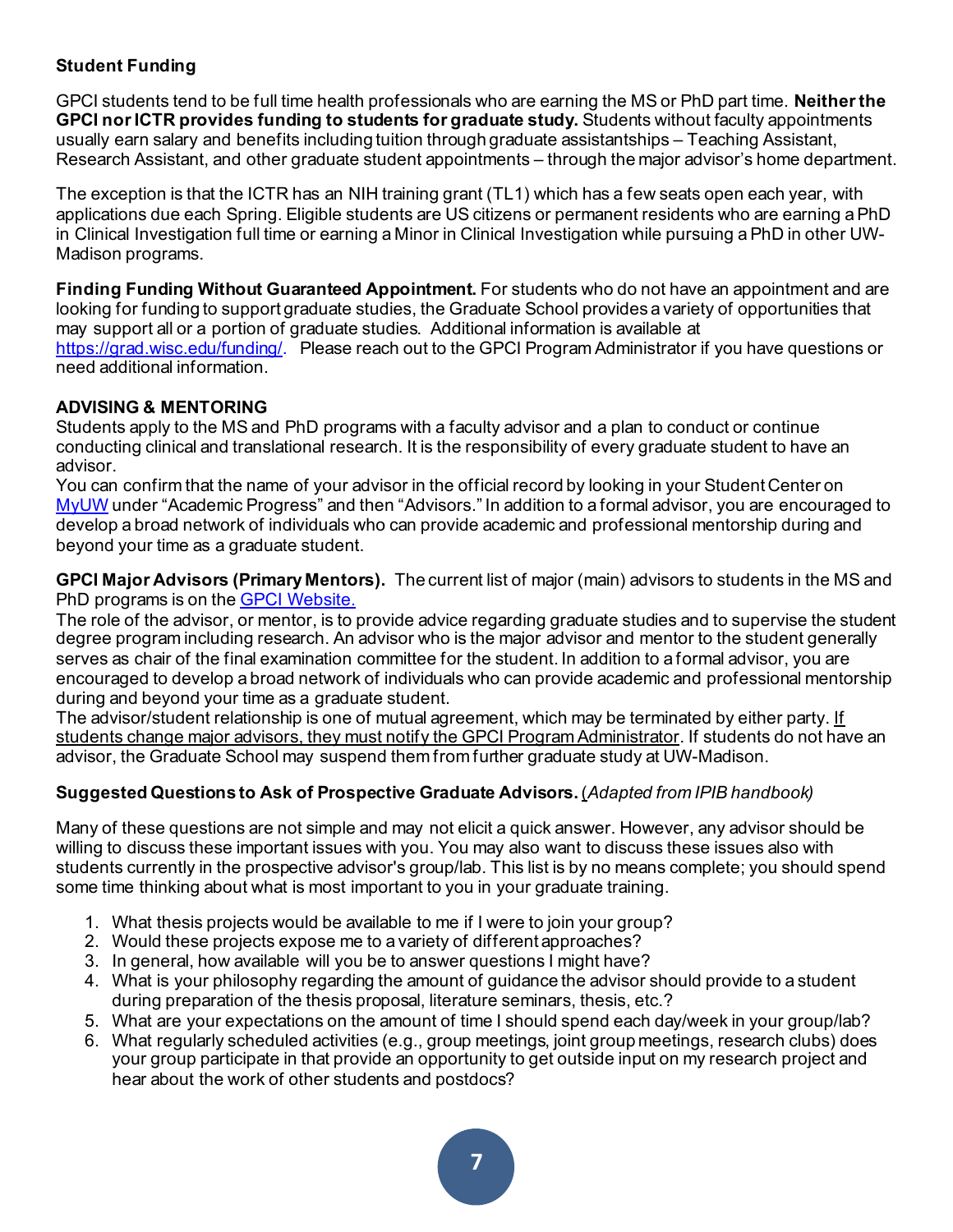- 7. Do you encourage your students to attend seminars and journal clubs, including those outside of their field?
- 8. Do students in your group/lab have the opportunity to attend professional meetings where they can interact with researchers from other institutions?
- 9. Do you include your graduate students in professional activities that will familiarize them with their field of interest/research, such as reviewing manuscripts and meeting with visiting speakers?
- 10. How long do you think it should take me to get my degree?
- 11. What are your former graduate students (if any) doing now?
- 12. What is your general philosophy of graduate training and what goals do you have for your graduate students?

No faculty member is obligated to accept a student's request to serve as advisor, though invitations are often accepted unless the faculty member judges that a different advisor would serve your needs better.

<span id="page-7-0"></span>**Role of Degree Committees (Doctoral/Master's).** Degree Committees (sometimes called Graduate Advisory Committees, Thesis Committees, or Dissertation Committees) advise and evaluate satisfactory progress, administer preliminary and final oral examinations, evaluate a thesis or dissertation, and sign a degree warrant. For general guidance from The Graduate School on the role and composition of committees as well as an online tool to determine if your committee meets minimum requirements, see the following policy page: [policy.wisc.edu/library/UW-1201](https://policy.wisc.edu/library/UW-1201).

Each student selects his/her own degree committee at the end of the first full year of study. The GPCI Executive Committee is responsible for approving the composition of the committee. The student submits the Degree Committee form to the Program Administrator. After Executive Committee discussion, the administrator informs the student of the decision.

The Executive Committee can weigh the relative importance and application of each of the above criteria on an individual basis. For example, some criteria may be waived for new, independent, junior faculty, or co-advisor status may be granted. All members are Readers at defense time.

In compliance with Graduate School minimum requirements, the GPCI has the following criteria for degree committee members:

- 1. Must be a tenured or tenure-track or CHS-track faculty member from the University of Wisconsin-Madison.
- 2. Faculty are active in patient-oriented (animal or human) or translational research (as assessed by a record of grant support and publication of recent peer-reviewed papers) and have excellent professional and academic qualifications.
- 3. Faculty have a track record of advising graduate students or post-doctoral trainees.
- 4. There is evidence of sufficient and available time for graduate student advising.
- 5. There is evidence of adequate resources to successfully support a graduate student, which might include access to a multidisciplinary research program to facilitate the student's scientific area of focus.
- 6. The major advisor does not need to be of the same discipline as the student. However, the GPCI Executive Committee (EC) might recommend a co-advisor from the same discipline, or assure that at least one mentor team member is "discipline-specific."
- 7. The major advisor must submit an NIH biosketch or equivalent, and record of training to the EC.
- 8. The major advisor must complete initial mentor-orientation and refresher materials as designated by the EC.
- 9. The major advisor must submit updated materials for review every 4 years, to maintain major advisor status. The submitted materials should include quality indicators in categories of scholarship, learning, and productivity.

#### <span id="page-7-1"></span>**DEGREE REQUIREMENTS**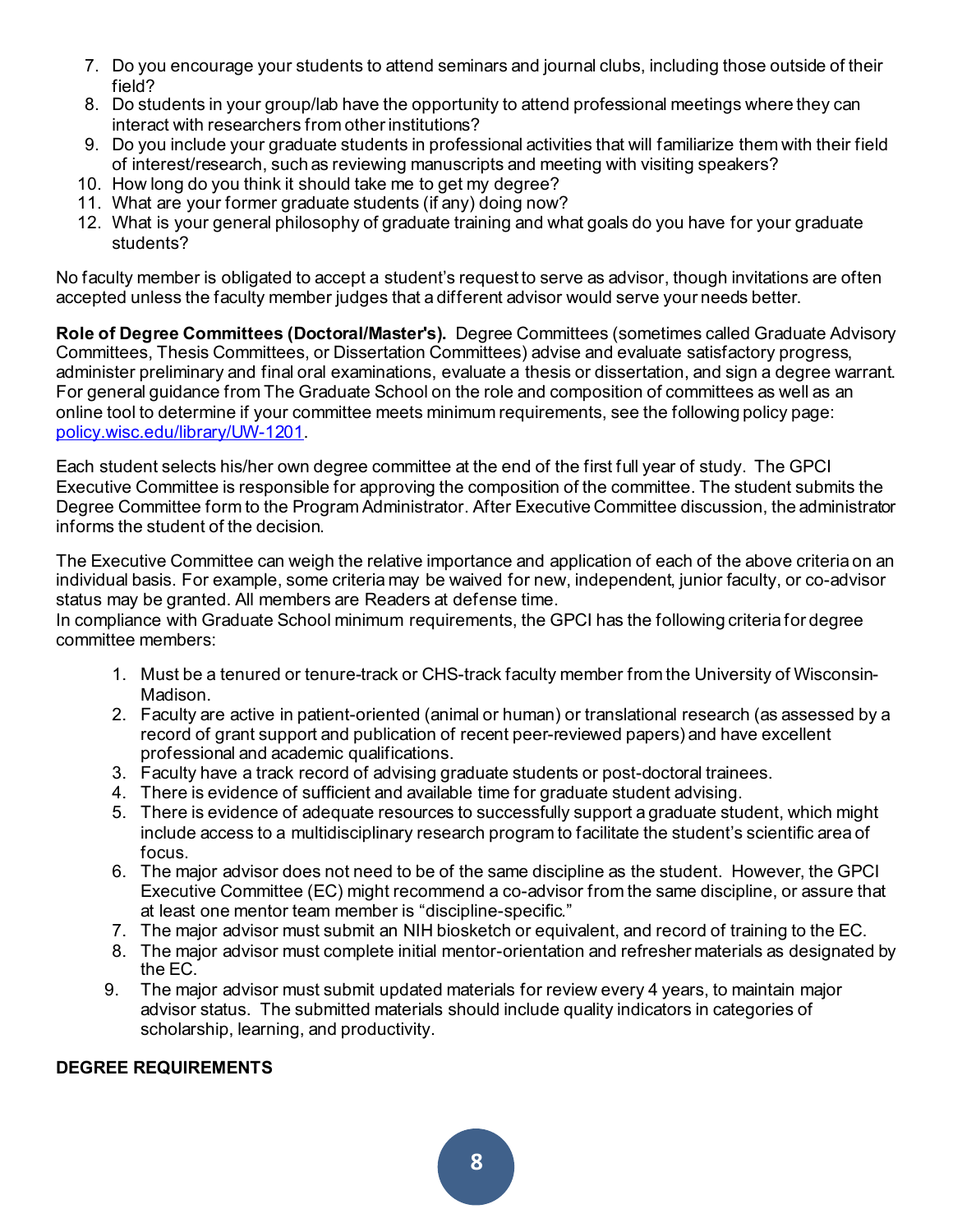The Graduate School maintains a list of steps to complete your degree, including deadlines and important things to know as you progress toward graduation. For the master's degree checklist, please refer to [grad.wisc.edu/current-students/masters-guide](https://grad.wisc.edu/current-students/masters-guide/). The Doctoral degree checklist is located at [grad.wisc.edu/current-students/doctoral-guide.](https://grad.wisc.edu/current-students/doctoral-guide/) In addition to what is posted on Graduate School webpages, you must meet all degree requirements of the GPCI.

## <span id="page-8-0"></span>**Master of Science (MS) in Clinical Investigation**

All students in the MS in Clinical Investigation are responsible for keeping aware of the following requirements to complete the degree. Please refer to th[e MS-CI Guide website](https://guide.wisc.edu/graduate/institute-clinical-translational-research/clinical-investigation-ms/#requirementstext) for additional information on program policies, learning outcomes and MS-CI curricular requirements. Note that when you look at the *Guide* to learn about program requirements, you will be viewing the current year's version. To find past versions of program requirements, see th[e Guide Archive](https://guide.wisc.edu/archive/) and search for your program and the year you would like to reference. The MS degree requires students to formulate a research question, investigate a problem or issue, report the results, and discuss the findings and implications of a study. Courses are complemented by research that culminates in the writing and verbal defense of a master's thesis.

The program recommends that by the end of the first semester of courses, the student initiate a meeting with the major advisor to discuss research topics and project ideas. During subsequent semesters, the student will have further opportunities to develop a research proposal. During the final year of coursework, the student will be conducting the research project and meeting frequently with the major advisor, who will monitor progress and provide feedback. Near the end of the final year of coursework, the student should have completed the project and begun to prepare the thesis manuscript.

## <span id="page-8-1"></span>**MS-CI Sample Coursework Plan (30 Credits)**

| Year 1                                          | Year 2                                         |  |
|-------------------------------------------------|------------------------------------------------|--|
| Fall                                            |                                                |  |
| BMI 541 - Intro to Biostatistics (3 cr)         | BMI 544 - Clinical Trials II (3 cr)            |  |
| PHS 797 - Intro to Epidemiology (3 cr)          | H ONCOL 750 - Presentation Skills (1 cr)       |  |
|                                                 | Responsible Conduct of Research (2 cr)         |  |
| <b>Spring</b>                                   |                                                |  |
| BMI 542 - Clinical Trials I (3 cr)              | BMI 773 - Clinical Research Informatics (3 cr) |  |
| DFMCH 701 - Perspectives in Clinical and        | Optional Elective (3 cr)                       |  |
| Translational Research (2 cr)                   | Thesis Research (3 cr)                         |  |
| <b>Summer</b>                                   |                                                |  |
| Nursing 705 - Clinical Research Evidence (2 cr) | Thesis Research (2 cr)                         |  |
|                                                 | Defend Thesis                                  |  |

Plans are individualized; can be expanded or compressed

<span id="page-8-2"></span>**Thesis Requirements and Guidelines.** The MS thesis comprises a detailed report on the project approved by the student's 3-member MS committee. Master's in Clinical Investigation students are expected to complete an independent research project and write and defend their work with their 3-member advising committee to complete the MS thesis requirement.

**The MS thesis for the GPCI** can take two forms: A technical report or a traditional thesis. A technical report addresses a scientific problem or project of a substantial nature. The general requirement for the report is that it treats some significant scientific problem or project in sufficient depth to contribute to clinical or translational knowledge. The report should be conducted and prepared in a manner suitable for publication in a national academic journal. Alternatively, a traditional thesis may be prepared and defended. A traditional thesis generally involves more substantial research than a technical report. The research must be unique and on a contemporary topic. Students should consult with their major advisor regarding the quality and content of thesis research.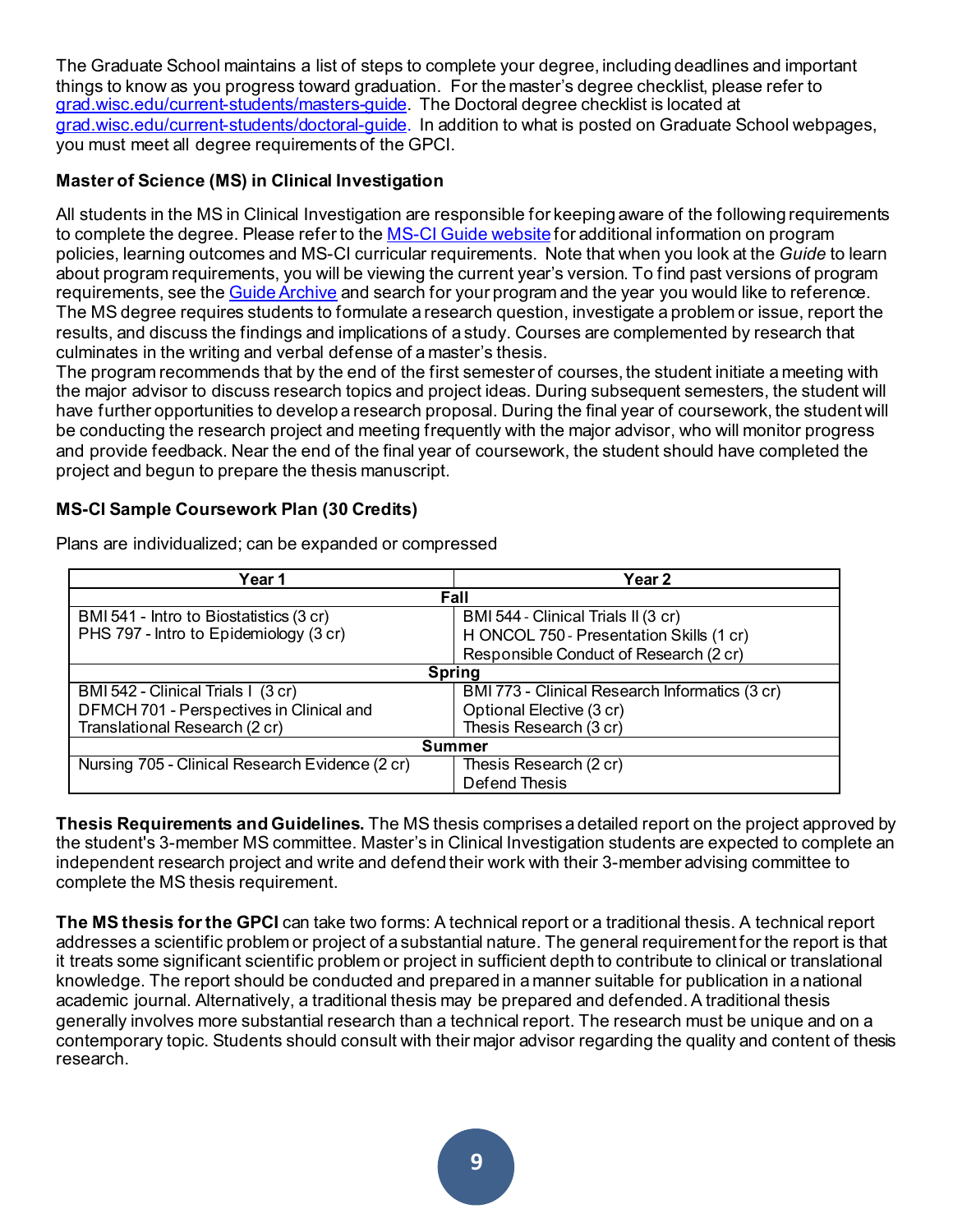## **A publishable/published descriptive literature review by itself is not adequate for the MS thesis.**

Students should complete an entire research project and prepare a thesis as described above. During the required summer course Nursing 705, the student is expected to conduct and prepare a literature review as a final assignment. This provides an excellent "jump start" for the Introduction section of the thesis manuscript.

Students should prepare their thesis or report using the guidelines for writing a scientific report available in the UW Writing Center handbook [\(https://writing.wisc.edu/handbook/](https://writing.wisc.edu/handbook/)). Briefly, a scientific report includes six basic elements: Title, abstract, introduction, methods, results and discussion (often referred to as the IMRAD format). The thesis should be double-spaced in 11- or 12-point font. Pages should be numbered beginning with the abstract page (page 2) at either the bottom center or bottom right of the page. The title page should not be numbered.

#### **The student schedules the thesis defense meeting with the degree committee directly and informs the program of the date, time and place. The program needs this information at least 3 weeks before the date to request the permission form (warrant) from the Graduate School.**

The program will request the warrant and the Graduate School will issue the warrant if the student has met these requirements:

- Graduate registration for a minimum of 2 graduate-level credits (300-level or above for a grade, no audits, or pass/fail) in the semester (fall, spring or summer) that the student intends to graduate.
- Credit requirement for the appropriate degree has been met, or will be by the end of the semester.
- Graduate GPA of at least 3.00.
- All incomplete, unreported grades, or progress grades in anything other than research/thesis (usually 690, 790, 990) must have been cleared. Independent study (usually 699, 799, or 999) must be given a grade (not P for Progressing) each semester. If a student is continuing work toward a PhD, a warrant may be issued even though the student has incomplete or progress grades. In this case, the student's major advisor must send a letter to the Graduate School stating which such courses are for your PhD requirements.
- Students must complete all requirements by the appropriate degree deadline.

Receipt of the MS defense warrant signed by degree committee members after hearing the thesis defense is a condition of the Graduate School processing the student's graduation status. If the program has returned a signed warrant to the Graduate School, and a student receives an Incomplete or Progress grade at the end of the semester, or the student deposits the final thesis after the degree deadline, the student will receive the degree during the following semester after the grade is cleared or thesis deposited.

The Graduate Program in Clinical Investigation appreciates but does not require a final copy of the thesis. The program also does not require deposit of the thesis with Memorial Library.

## **Preparing for your MS Thesis Defense**

- Planning for the thesis defense should take place a semester ahead do not leave the organization of the defense and writing to the last minute.
- You must start to organize a defense at the time you begin to write, or even better as soon as you, in consultation with your advisor, decide to begin.
- When thesis preparation begins, you, the Candidate, should contact your committee and ask for available dates three or more months in advance, but before the end of the semester in which you intend to graduate. You will be asking for dates on which the degree committee members can commit a two-hour block of time. Ask your primary mentor (major faculty advisor) for help if needed with unresponsive committee members. Notify the GPCI office by email of the expected date. *NOTE: Faculty will be given procedures to follow if it one examiner is unable to be present.*
- When you have a complete draft of your thesis and you have obtained your advisor's approval that it is complete, you are close to circulating your thesis. Contact the program office so the Program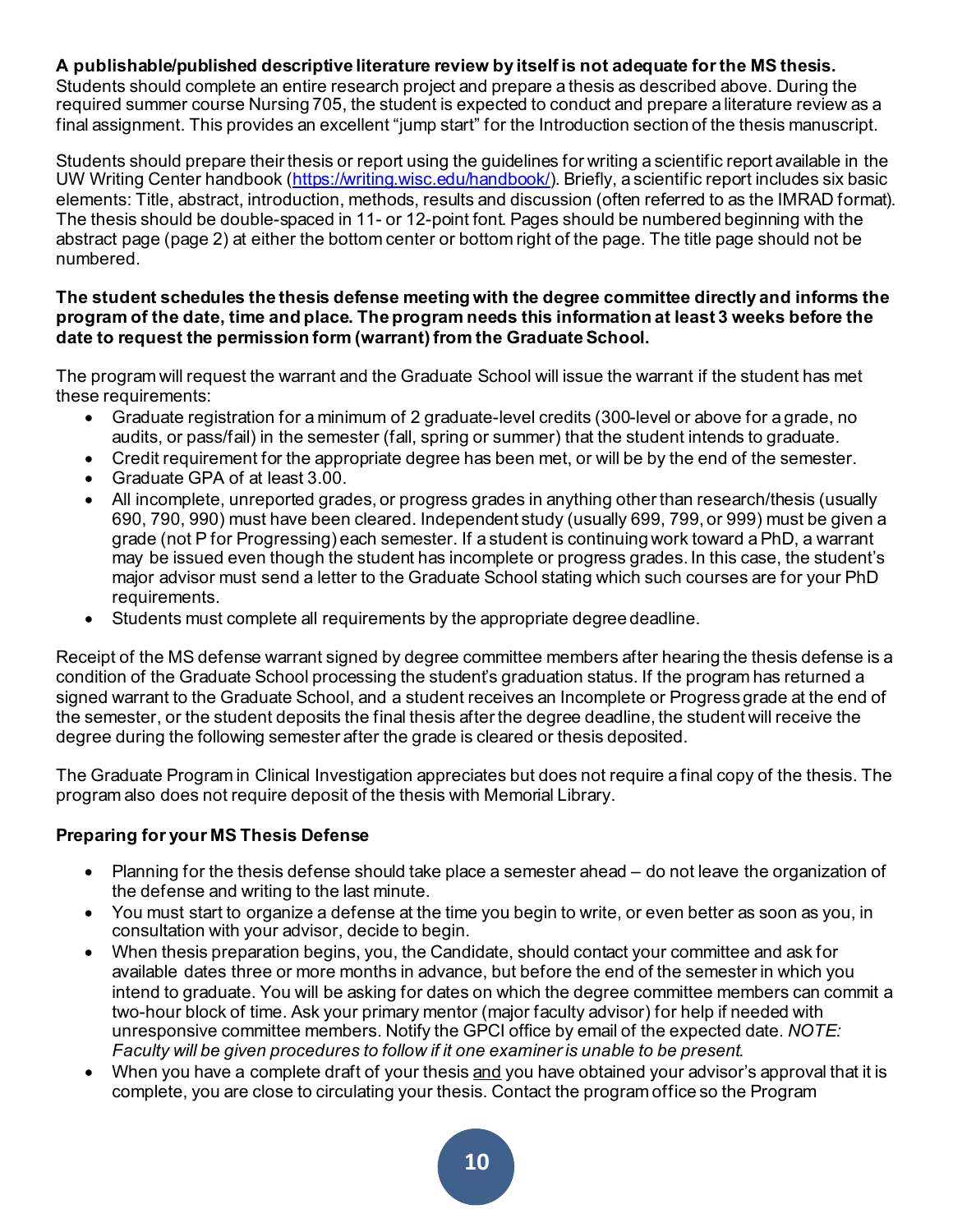Administrator can request a degree warrant from the Graduate School. NOTE: The date of the thesis defense must be at least three weeks from the date the warrant is requested. This standard is enforced by the Graduate School.

- If the student is on track to circulate the final complete thesis (including all pages and final figures which are grammar and spell-checked) three weeks ahead of the defense, then all is well. If your progress slows and you are behind, your defense date should be adjusted. The program must insist upon one thing: That **your defense thesis be in the committee's hands for three weeks prior to your defense.**
- While your committee reviews your thesis, prepare your oral presentation. Your oral presentation should focus on the knowledge you bring to the research project and the slides should contain only highlighted information to support your talk.
- Have available three photocopies of your most recent transcripts (these need not be "official transcripts") for distribution by you or your advisor at the thesis defense. Transcripts should not be distributed to your committee in advance of the defense, because they contain confidential information.

## <span id="page-10-0"></span>**MS Thesis DefenseProcess**

- Your major advisor is responsible for leading the thesis defense and supporting you throughout the process.
- The thesis defense will last about two hours  $-1/2$  hour for your oral presentation of the thesis, 1 hour for questions by the committee members, and 1/2 hour private discussion by the committee members. The committee members may ask questions at any time during the exam.
- Your major advisor will begin by asking you to provide a brief background (i.e., BS degree, professional degree, MS degree, work experience, how you got interested in the topic) for the committee members.
- Your oral presentation should be concise and factual. The introduction and review should be brief and the presentation should emphasize the research methods and results. The committee is primarily interested in your own work. Questions by the committee during the presentation generally are for clarification purposes only.
- Your oral presentation might be open to the "public," at least to people who can see building reservation calendars. If you want the presentation publicized more widely, please let the Program Administrator know.
- After the formal presentation is complete, public participants will be asked to leave and the committee members will ask extensive questions referring to specific parts of the thesis and the oral presentation. Every committee member will be allowed sufficient time to question you. Your major advisor will act as the moderator, but will not answer for you, except, for example, to clarify the question.
- After approximately 1 1/2 hours, you will be asked to briefly summarize the most important new findings of the thesis research. Upon polling the committee to determine that the members have no further questions, you will be asked to leave the room.
- Next, your advisor will circulate your transcript which will be reviewed by the committee for appropriate grades and completeness of the curriculum in preparing you for the degree.
- Private discussion by the committee will focus on the evaluation of your thesis research, defense, and overall record. There should be time for each member of the committee to consider each of these items, and, if necessary, to formulate instructions to be implemented by your major advisor. The committee will pay particular attention to whether your own contributions are clearly delineated and thoroughly documented in the thesis. A questionnaire will be used by each member of the advising committee to rate the extent to which you:
	- $\checkmark$  Utilized multiple disciplines when proposing and conducting your research;
	- $\checkmark$  Provided a clear and logical rationale for selecting your study design;
	- $\checkmark$  Explored alternative study designs to answer your research questions;
	- $\checkmark$  Selected a study design that addresses a therapeutic problem;
	- $\checkmark$  Conducted a study that will translate scientific discoveries to applications that benefit health;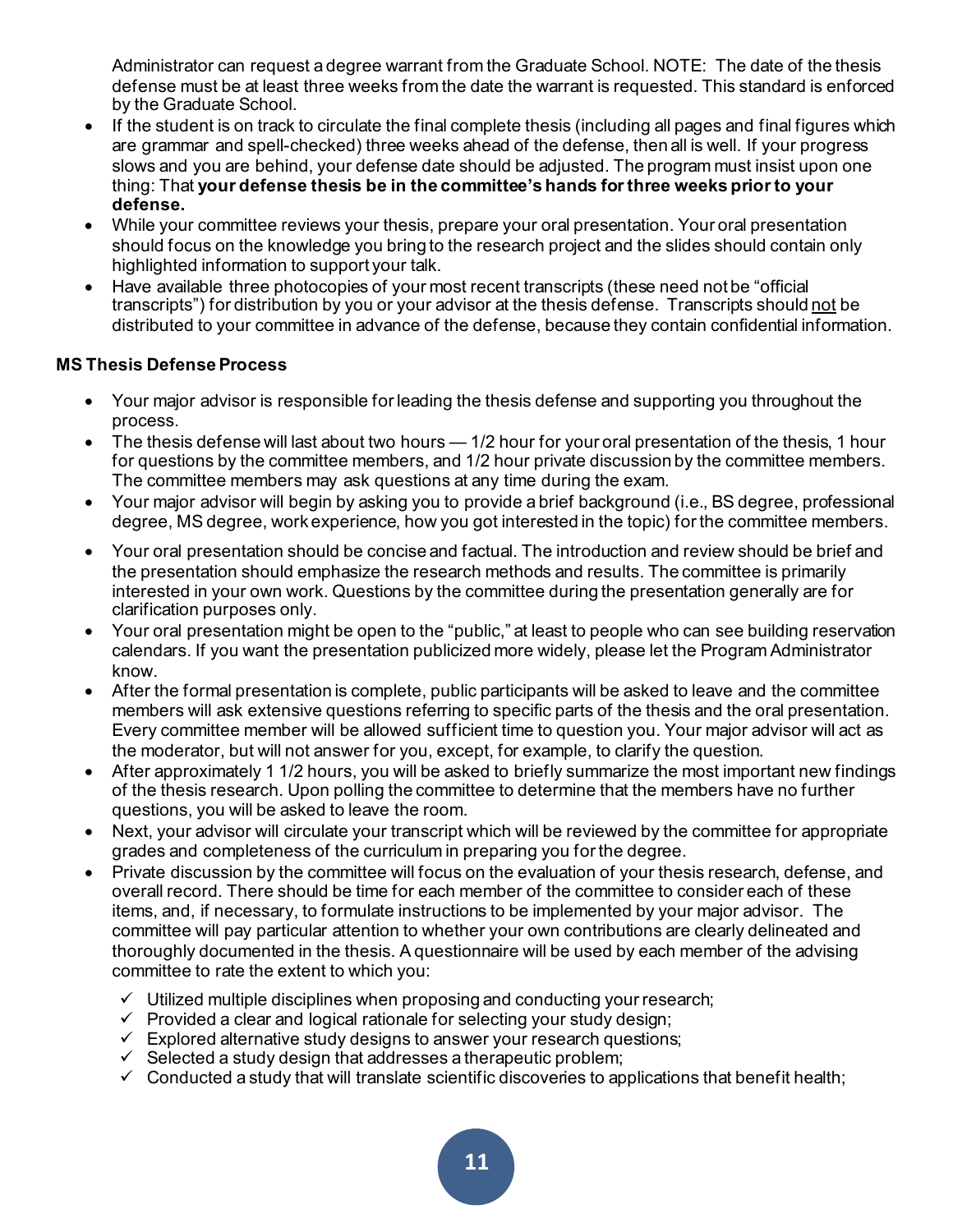- $\checkmark$  Provided evidence of collaboration and communication with disciplines outside your own when addressing the research question;
- $\checkmark$  Presented your research through written and verbal communications that clearly articulate innovative ideas, critical and logical thought processes, and complex thinking when findings were interpreted;
- $\checkmark$  Received appropriate advising on course plans, multidisciplinary collaborations and study designs in preparing to conduct research;
- $\checkmark$  Maintained satisfactory progress during the graduate program.

Additionally, your curriculum vitae and manuscripts completed during your graduate education will be rated on the extent to which you:

- $\checkmark$  Developed a focused area of research;
- $\checkmark$  Were prepared to participate in multidisciplinary research teams;
- $\checkmark$  Demonstrated your ability to form multidisciplinary collaborations; and
- $\checkmark$  Demonstrated your ability to advance clinical or translational science.

At the conclusion of the defense, the committee will decide whether you have passed or failed the thesis defense and subsequent efforts that must be undertaken by you to complete your degree requirements. You will then be invited to rejoin the committee and the major advisor will tell you the outcome. You are likely to have corrections to make in the thesis report. It is important that your advisor keep track of verbal comments.

Any committee member that requires a change before they sign the warrant must make that requirement absolutely clear. Any changes not listed as required by a committee member will by default be advisory. Changes that are required should either be undertaken or an explanation provided of why the change was not made (there may be a good reason that only comes up later, which is acceptable). Either way, the final version of the thesis should be approved by each examiner as indicated by a signature on the warrant. Any other changes (such as those suggested but not required) are, by default, made at the discretion of the student with the approval of the advisor.

Be sure to bring the original, final warrant to the defense. You and your major advisor will gather the committee members' signatures, and you will return the warrant to the GPCI program office for forwarding to the UW Graduate School.

**After the Thesis Defense.** Once you have made any necessary changes to your thesis and successfully passed the thesis defense, the signed warrant is forwarded to the UW Graduate School by the GPCI Program Administrator. A signed warrant indicates that all degree requirements have been met. If the UW Graduate School does not have your warrant with appropriate signature(s), you will not graduate.

## <span id="page-11-0"></span>**Doctor of Philosophy (PhD) In Clinical Investigation**

The doctor of philosophy is the highest degree conferred at UW-Madison. The GPCI PhD is an applied research degree granted on evidence of distinctive attainment in a specific field and on ability for independent scientific investigation, as demonstrated by a dissertation presenting original research or creative scholarship with a high degree of literary skill.

All students in the PhD in Clinical Investigation are responsible for keeping aware of the following requirements to complete the degree. Please refer to th[e PhD-CI Guide website](https://guide.wisc.edu/graduate/institute-clinical-translational-research/clinical-investigation-phd/#requirementstext) for additional information on program policies, learning outcomes and curricular requirements. Note that when you review *Guide* to learn about program requirements, you will be viewing the current year's version. To find past versions of program requirements, see th[e Guide Archive](https://guide.wisc.edu/archive/) and search for your program and the year you would like to reference.

## <span id="page-11-1"></span>**PhD-CI Sample Coursework Plan (51 Credits)**

Plans are individualized; can be expanded or compressed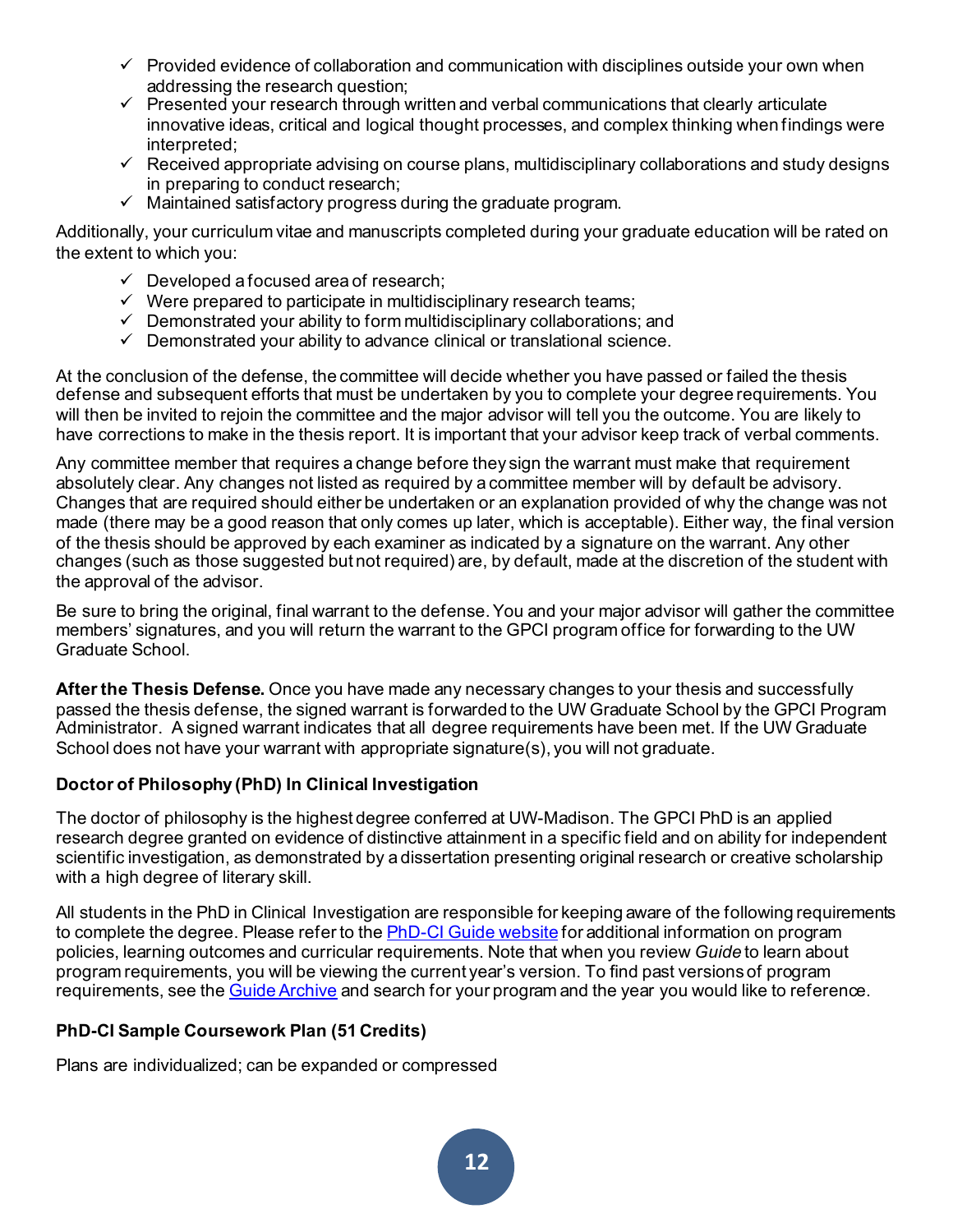| Year 1                                                     | Year <sub>3</sub>                                          |
|------------------------------------------------------------|------------------------------------------------------------|
| Fall: BMI 541 - Intro to Biostatistics (3 cr) and PHS 797  | Fall: Advanced Statistics (3 cr), PHM 800 - Responsible    |
| Intro to Epidemiology (3 cr)                               | Conduct of Research (2 cr), Regulatory Experience (0 cr)   |
| Spring: BMI 542 - Clinical Trials I (3 cr) and DFMCH       | <b>Spring: Advanced Statistics (3 cr) and Dissertation</b> |
| 701- Perspectives in Clin'l and Translat'l Research (2 cr) | Research (3 cr)                                            |
| Summer: N705 - Clinical Research Evidence (2 cr) and       | <b>Summer: Preliminary Examination</b>                     |
| Thesis Research (2 cr)                                     |                                                            |
| Year 2                                                     | Years 4 and 5                                              |
| Fall: BMI 544 - Clinical Trials II (3 cr) and H ONCOL 750  | Dissertation Research (12 credits at 3 per semester)       |
| - Presentation Skills (1 cr)                               | <b>Defend Dissertation</b>                                 |
| Spring: BMI 773 - Intermediate Stats (3 cr), and           |                                                            |
| Dissertation Research (3 cr)                               |                                                            |

## <span id="page-12-0"></span>**Preliminary Exam**

Each doctoral candidate is expected to complete required coursework for at least 35 credits and pass an oral preliminary (prelim) exam. This is the only qualifying exam for PhD students. The remaining 18 credits are Research credits taken as a dissertator (someone who has passed the prelim exam). Before permission (the warrant) can be requested from the Graduate School to undertake this oral exam, students must request of their instructors that letter grades be provided in place of any Incomplete and Progressing grades (990 Research excluded).

The prelim consists of a research proposal whose subject matter will align with the student's anticipated dissertation research. The program encourages students to consult with others in addition to meeting with their major advisor when writing the research proposal. The prelim is a comprehensive assessment of a student's knowledge and skills acquired through the graduate curriculum and abilities to apply clinical and translational research concepts to a field of study. The primary objectives of the prelim exam are to:

- Determine whether the student can independently identify an important and novel scientific problem and provide feasible step by step research strategies to address the problem;
- Assess the student's ability to recognize possible pitfalls in the long range planning of a research proposal and present methods of adaptation to circumvent such pitfalls;
- Determine whether the student can develop a logical attack on a specific problem (*i.e.*, which experiment comes first, second, etc.) or research question and to reasonably gauge the anticipated timeline for a proposed research project;
- Determine whether the student can present the proposal with clarity in written and oral form; and
- Determine whether the student can defend the proposal and effectively respond to criticism and questions.

<span id="page-12-1"></span>**Prelim Procedure.** Students must circulate the final copy of the preliminary exam proposal to the student's degree committee at least two weeks prior to the oral exam. Students are allowed to submit an NIH grant proposal to the degree committee for their prelim.

The program recommends an approximate length for the proposal at 30 pages using 12-point double-spaced type. This excludes tables, figures, appendices, and references.

Specific Aims (Recommended: 1 page)

- State the broad, long-term objectives.
- Describe concisely and realistically what the specific research is intended to accomplish and any hypotheses to be tested.

## Background and Significance (Recommended: 3-4 pages)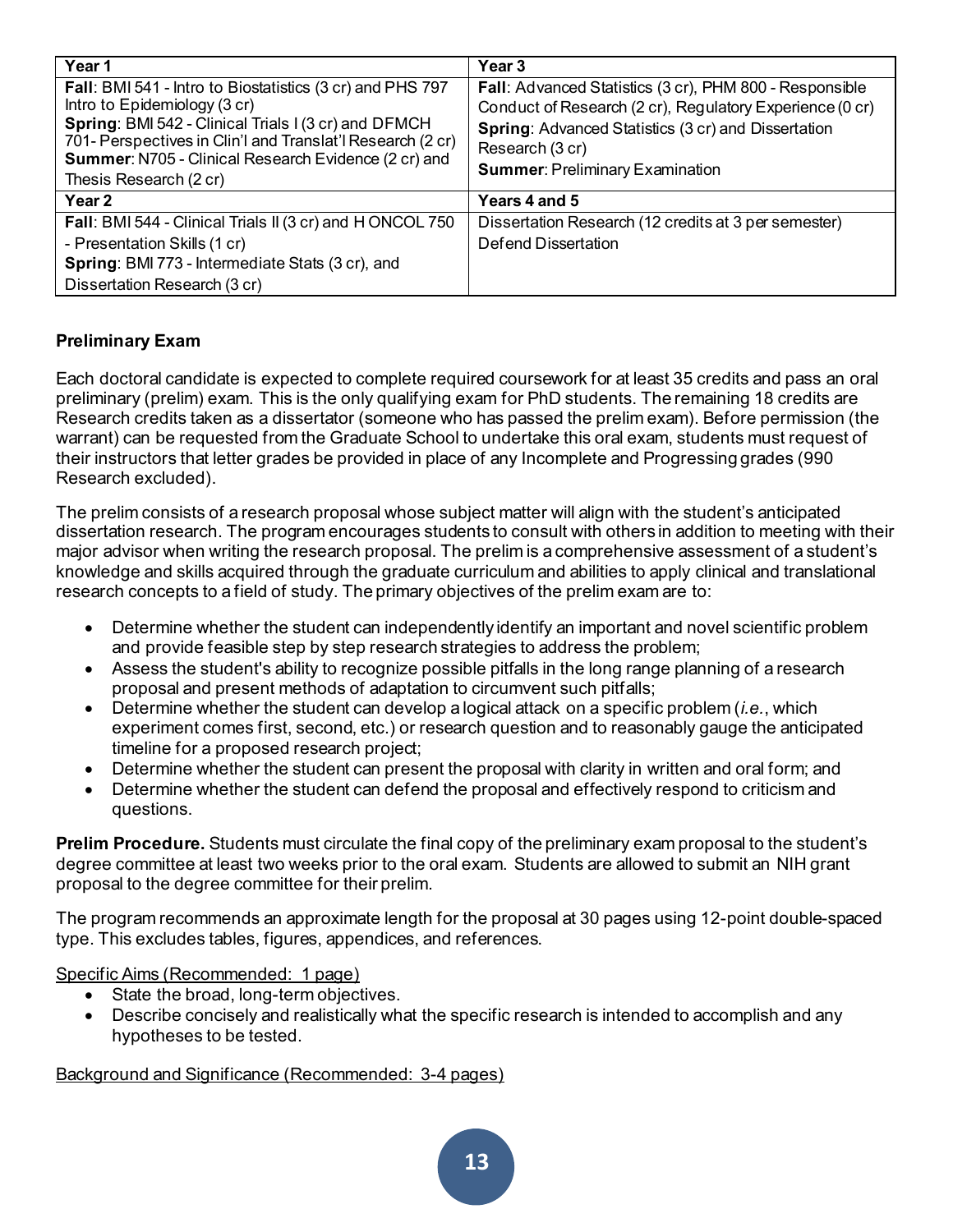- Briefly summarize the required background from which to evaluate the proposal's significance and novelty.
- Critically evaluate existing knowledge.
- Specifically identify the gaps in knowledge that the project is intended to fill.
- State concisely the importance of the research described in this application by relating the specific aims to the broad long-term objectives.

## Experimental Design and Methods (Recommended: Up to 25 pages)

- Outline the experimental design and the procedures intended to accomplish the specific aims of the project.
- Detail the means by which the data will be collected, analyzed and interpreted.
- Describe any new methodology and its advantage over existing methodologies.
- Discuss the potential difficulties and limitations of the proposed procedures and alternative approaches to achieve the aims.
- Provide a tentative sequence or timetable for the investigation.
- Point out any procedures, situations, or materials that may be hazardous to personnel and precautions to be exercised.

## Literature Cited (Does not count toward total 30-page total)

- Each citation must include the title, names of all authors, book or journal, volume number, page numbers, and year of publication (use a consistent format).
- Make every attempt to be judicious in compiling a relevant and current list of literature citations; it need not be exhaustive.

## Figures & Tables (Does not count toward total 30-page total)

The student will have the opportunity to present other figures and tables at the oral exam.

#### Human Subjects

A student's research proposal must address the inclusion or exclusion of women, minorities, children and special populations if human subjects are involved. Lack of this information will result in **immediate failure of the preliminary examination.**A copy of the completed IRB application materials should be included if applicable.

**Preliminary Examination Warrant.** Three weeks before the scheduled preliminary examination, the Program Administrator must send a request for the preliminary warrant to the Graduate School. The warrant request will not be filed until all course, credits, and letter grades requirements have been met.

**Oral preliminary exam and proposal defense.** The comprehensive oral preliminary examination consists of an oral presentation (30-40 minutes in length) and a defense of the student's written proposal describing the research planned as a basis for the PhD dissertation. The oral presentation is made to an examining committee that includes five graduate faculty members, at least two of whom are from the GPCI faculty, including the major advisor. **The student may be examined on details of the proposed work as well as on the underlying principles and concepts of the field. Therefore,** *the thesis proposal should not be approached as a draft document.* After the examination, the committee will reach consensus on the student's performance and readiness for dissertator status.

The presentation and oral examination usually is completed within two hours.

As described above, the proposal must contain a statement of the student's research problem, a critical analysis of the relevant theoretical and empirical literature, a description of the student's theoretical approach and hypotheses, a description of the proposed study design and procedures, and a timetable for the research project.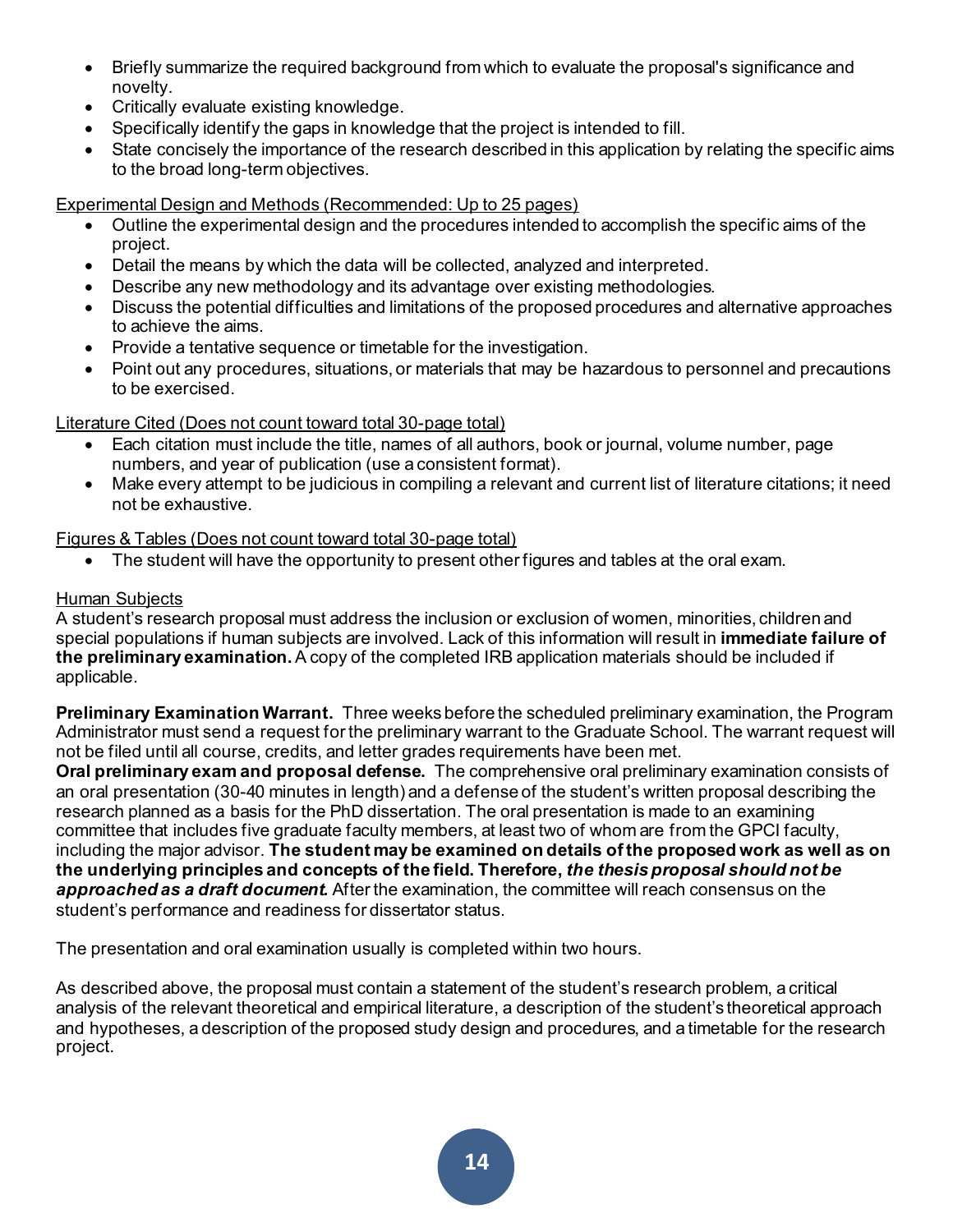The degree committee will evaluate the student research proposal on originality, appropriateness of methods and design, and clarity of presentation. The proposal and oral presentation should demonstrate proficiency in conducting independent research. Additionally, research proposals for a GPCI doctoral degree should:

- Utilize multiple disciplines;
- Provide a clear and logical rationale for the selected study design;
- Explore alternative study designs for answering the research questions;
- Address a therapeutic problem;
- Translate scientific discoveries to applications that benefit health; and
- Provide evidence of collaboration and communication with disciplines outside the student's own when addressing the research question.

#### **Exam Outcomes**

Pass

- Obtain the signature of the committee members on the warrant.
- Provide the signed warrant and a copy of the research proposal to the GPCI office. Written Revisions Only
- - If the Prelim Committee requests written revisions, notifies the GPCI office after the exam
	- Within one week post-exam, the student completes the requested revisions and obtains the signature of one member of the Prelim Committee (typically the major advisor) confirming that satisfactory revisions have been made.
	- Within 10 days after the prelim, the student provides the warrant, original research proposal and revisions to the GPCI office.

#### Written Revisions and Repeat of Oral Proposal Defense

- If the Prelim Committee requires the student to repeat the oral defense, the student schedules the new exam date and notifies the GPCI office
- Post-exam, the student provides the signed warrant and original research proposal with revisions to the GPCI office

Fail

- The student discusses the recommendations with the Advisor and Thesis Committee.
- The student turns in the unsigned warrant to the GPCI office and informs the program of the committee's recommendation.
- If the Prelim is not successfully completed, a student cannot continue in the GPCI PhD program.

**Dissertator Status and Enrollment.** Students advance to dissertator status and become PhD candidates after completing all requirements for the PhD and passing the preliminary exam. Dissertators are required to enroll in 3 credits each Fall and Spring semester. Dissertators holding traineeships, research assistantships (RA) or fellowships that require summer enrollment must also enroll in three credits for the summer term. Dissertators who expect to graduate in August must enroll in the summer 8-week general session for 3 graduate-level credits, usually Med 990.

#### <span id="page-14-0"></span>**Time to Degree**

#### **Oral Preliminary Exam**

- Full time PhD students must pass their preliminary exam within four years of matriculation.
- Part-time Ph.D. students must pass their preliminary exam within six years of matriculation.

#### **Dissertation**

- Doctoral students are expected to pass the final oral examination and deposit the dissertation no later than five years from the date of passing the preliminary examination.
- The dissertation final draft to be defended must be submitted to the committee at least 4 weeks prior to the final defense date.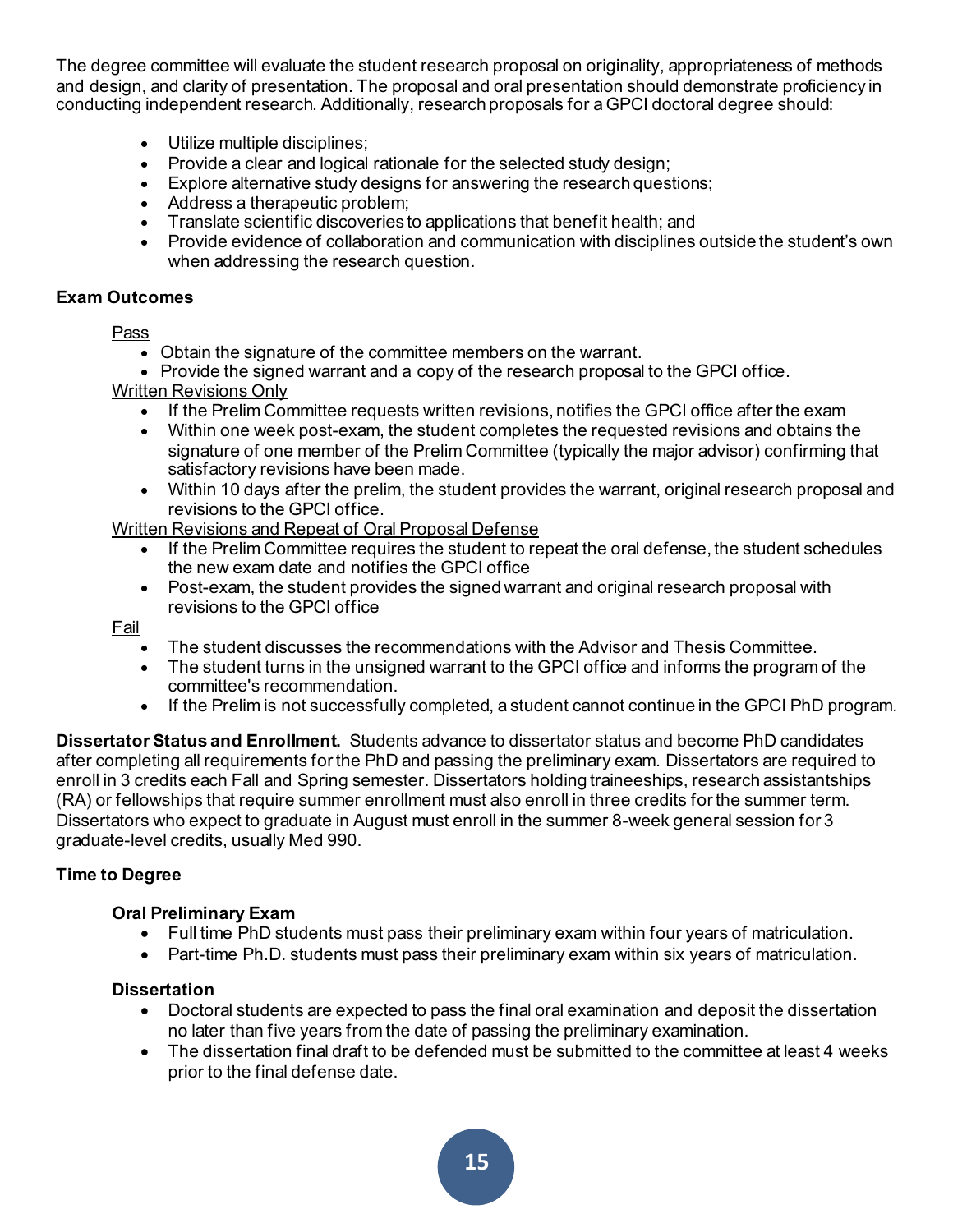<span id="page-15-0"></span>**Dissertation Procedure.** The dissertation research project is the major focus of effort toward a PhD in Clinical Investigation. The dissertation, therefore, is a detailed, written report of the research proposed in the oral preliminary exam and approved by the examining committee. The results of the research must be an original contribution to scientific literature and the research project presentation (dissertation defense) must demonstrate the student's high level of knowledge and skill appropriate for a PhD degree. The dissertation must be prepared according to Graduate School standards. The dissertation must be satisfactory to a reading committee consisting of the major advisors and four other members of the graduate faculty (usually, the degree committee).

**The completed dissertation must be submitted to the degree committee at least four weeks prior to the final oral examination, or as allowed by the committee.**

**PhD students must formally notify the GPCI Program Administrator and the Graduate School of their intention to graduate. Notify the program of the date of the dissertation defense, so the Program Administrator can request the permission form (final warrant) to graduate**. Through the warrant request process, the Graduate School approves the composition of the student's reading committee.

<span id="page-15-1"></span>**Dissertation Format Options.** While the details of your dissertation will be determined by you and your degree committee, all dissertations are expected to be of publishable quality and conform to a general standard. The standard PhD thesis consists of 1) a traditional single topic, extensive exploration from which papers may be drawn later, or 2) three publishable papers that are woven together in the dissertation. The three papers must present new empirical analyses and may include a systematic review, which is methods oriented, as defined by the Cochrane Handbook for Systematic Reviews [\(training.cochrane.org/handbook](https://training.cochrane.org/handbook)). The use of a systematic review must be approved by the student's degree committee. The dissertation also must be an original contribution. If the student desires to submit extensive additional analyses or other materials, these may be included in the appendix.

A student, in consultation with the major advisor, should **choose one** of two format options:

1. Traditional Format

A traditional dissertation should contain the following sections:

- Title page
- Abstract of 250 words or less
- Acknowledgements (including a list of the members of the committee, funding sources, and date of IRB clearance)
- Table of Contents (including a list of tables and figures)
- Introduction
- Background/Literature Review
- Specific Aims
- Methods
- Results
- Conclusions
- Bibliography
- Appendices (including material such as extensive tables, questionnaires, and measurement protocols)
- 2. Research Paper Format

The three-paper option should contain the following sections:

- Title page
- Abstract of 250 words or less
- Acknowledgements (including a list of the members of the committee, funding sources, and date of IRB clearance)
- Table of Contents (including a list of tables and figures)
- Introduction and Literature Review
- Specific Aims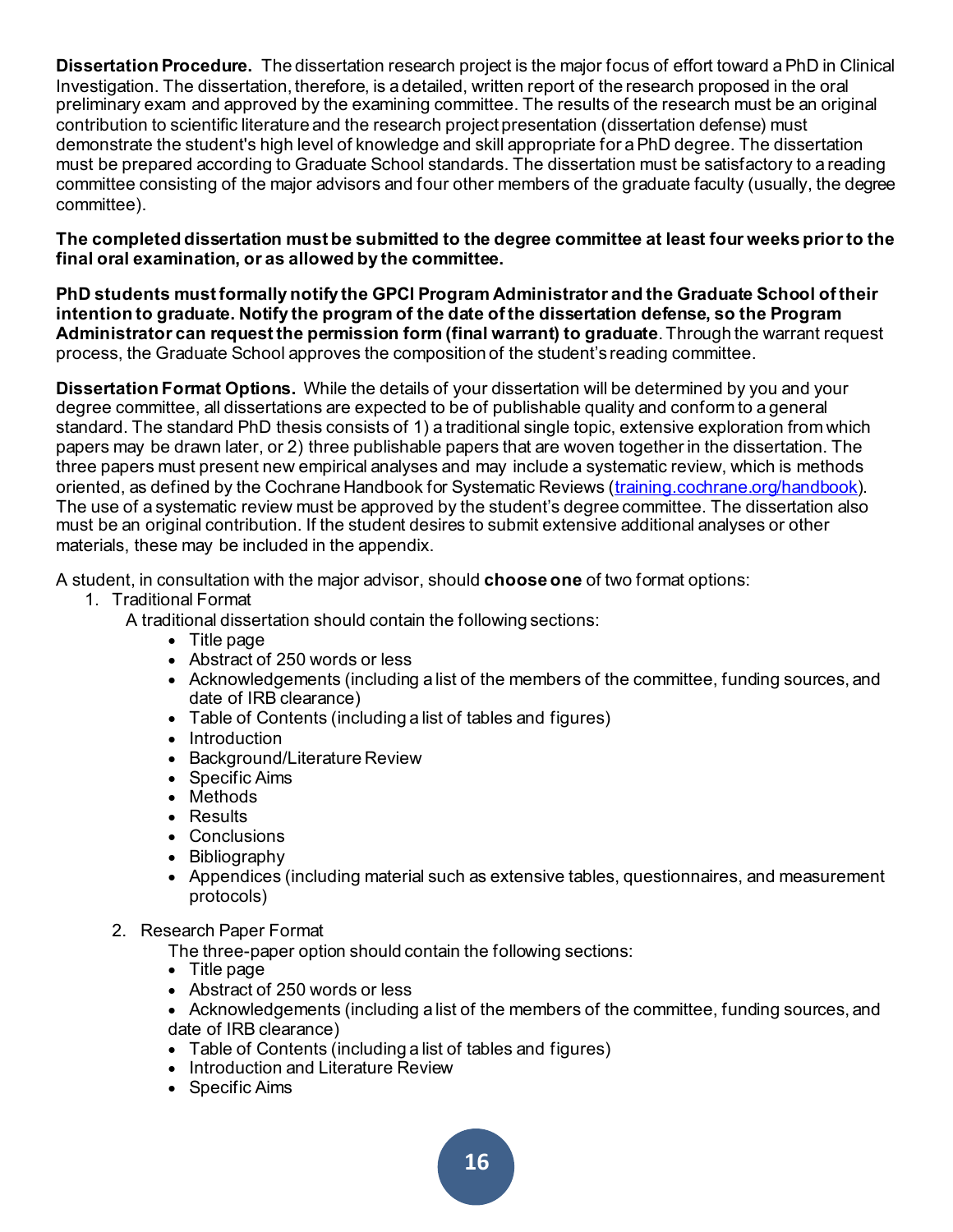- Methods
- Manuscripts (formatted for the proposed journal)
- Conclusion
- Bibliography
- Appendices (including a detailed methods description, and materials such as extensive tables, questionnaires and measurement protocols)

The dissertation manuscript should be appropriate for publication in peer reviewed national or international journals. The manuscript should be ready for submission and follow the formats of the journals chosen by the dissertation advisor and the student. The appendix must demonstrate the full development of the dissertation material and is constructed based on the guidance of the dissertation advisor and committee.

<span id="page-16-0"></span>**Final oral exam and dissertation defense.** The student sets the date with the degree or reading committee for the oral defense of the dissertation and informs the program of the date no later than 3 weeks before the date. At that time, the student informs the program administrator whether he/she would like other GPCI students or anyone else invited to the defense. The date chosen for the defense must allow sufficient time prior to departure from the University to incorporate any revisions suggested by the Committee into the final dissertation.

The dissertation defense consists of a (possibly public) presentation of the dissertation followed by a closed meeting with the committee. At the conclusion of the defense, the student is asked to leave the room and the committee discusses whether to accept the dissertation, based on the quality of both the presentation and written dissertation manuscript. The committee will not approve the dissertation until it is judged to be a satisfactory final version.

## **Dissertation Defense Outcomes**

Pass

To pass the examination, students must receive no more than one dissenting vote from their final oral examination committee. A missing signature on the warrant is considered a dissent. Conditional Pass

The major (dissertation) advisor, and in some cases other committee members, will not sign the final warrant until all revisions are completed and approved.

<u>Fail</u>

Failure at the final oral defense is generally considered the responsibility of the major advisor as well as the student. Failure occurs rarely. In the event of the student's failure to pass the final oral defense, the advising committee will vote on the student's candidacy for the MS degree in Clinical Investigation.

**Depositing the dissertation.** After approval of the final dissertation defense, a copy of the dissertation is filed at UW-Madison Memorial Library. This copy is subject to a final review by the Graduate School and must comply with the formatting requirements provided in "*Guide to Preparing your Doctoral Dissertation*." [\(https://grad.wisc.edu/current-students/doctoral-guide/](https://grad.wisc.edu/current-students/doctoral-guide/))

One copy of the final version of the dissertation should be submitted to the Graduate School, and one bound copy must be submitted to the program. Students have at least three copies bound: One for the student, one for the major advisor, and one for the program's permanent collection. Binding typically takes some time; the program welcomes the in-person visit at the time of delivering the bound copy.

**Deadline for Passing.** Doctoral students are expected to pass the final oral examination and deposit the dissertation no later than five years from the date of passing the preliminary examination. Failure to do so results in the requirement to take another preliminary exam and be re-admitted to dissertator-status PhD candidacy.

- Full-time students generally complete the dissertation within two years of the preliminary examination.
- Part-time students may take longer.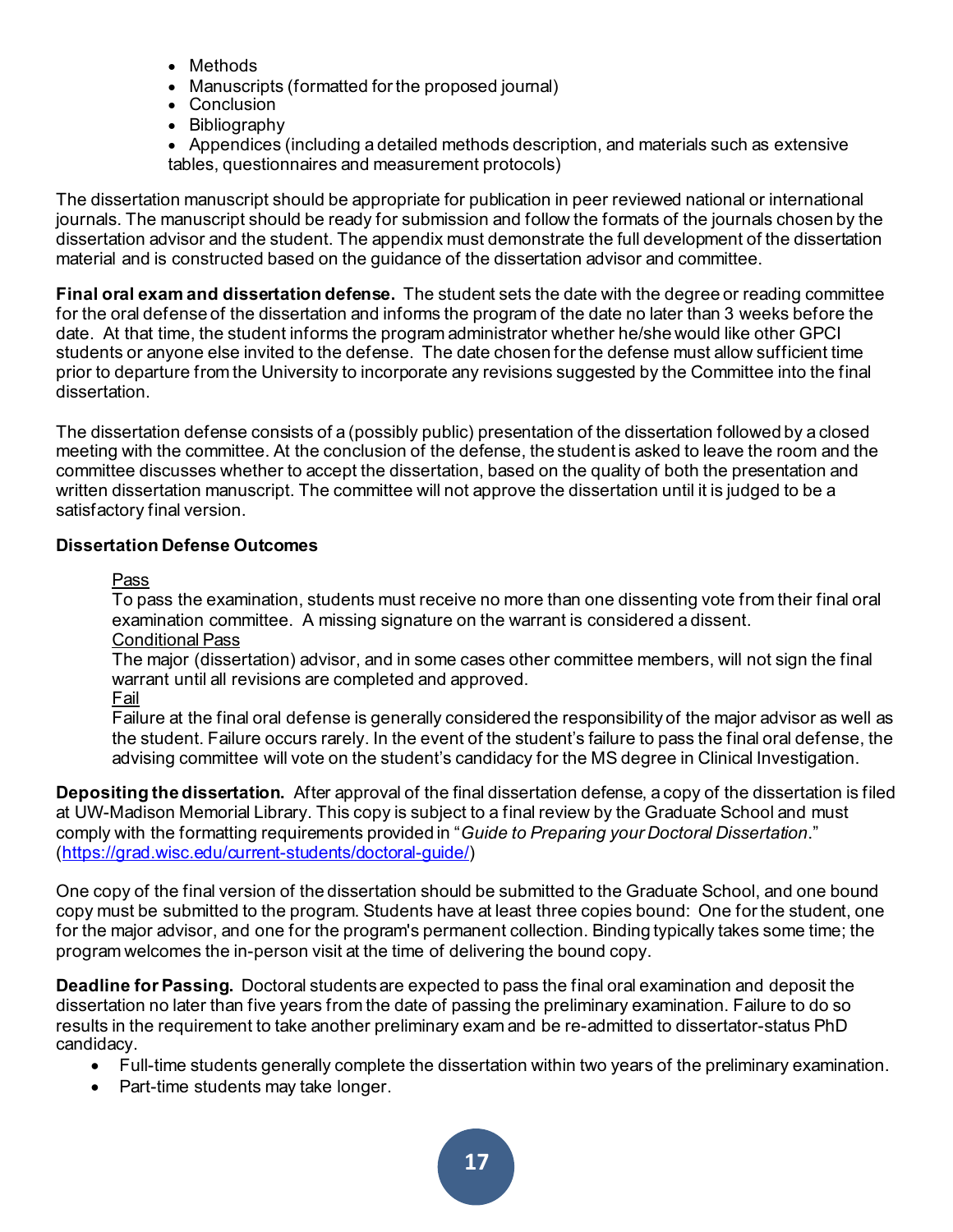**Deadlines for Notification of Graduation.** This deadline is separate from course registration deadlines.

**Fall:** Approximately November 25 or three weeks before defense (whichever occurs sooner) **Spring:** Approximately April 20 or three weeks before defense (whichever occurs sooner) **Summer:** Approximately August 3 or three weeks before defense (whichever occurs sooner)

Students are expected to meet both departmental and Graduate School requirements for graduation. It is the student's responsibility to notify the graduate Program Administrator of his/her intention to graduate one semester in advance**.**

**Commencement.** Any student who wishes to have her/his name printed in the UW-Madison Commencement program must inform the GPCI Program Administrator early in the semester in which she or he intends to graduate. Graduates may attend the ceremony even if the name is not included in the commencement program. If you plan to graduate in August, you may attend either the May or December ceremony. Cap and gown rentals are provided by the University Bookstore and must be ordered several weeks in advance of the commencement ceremony.

## <span id="page-17-0"></span>**CHANGE OF MAJOR TO CLINICAL INVESTIGATION**

Students enrolled in a Masters or PhD program at UW-Madison who want to change their major to Clinical Investigation should use the following process. Please note that failing to pass another PhD program's qualifying examination is insufficient reason for the GPCI Admissions Committee to accept your proposal to transfer to this program. Please complete the following to initiate a change:

- 1. In My UW/Graduate Student Portal, prepare the Change of Major form. In the box labeled "Changing Major To," write "Clinical Investigation."
- 2. Print a copy of the form
- 3. Submit the form online
- 4. Bring or send a copy of the form to the GPCI office, along with your NIH biosketch, résumé, or Curriculum Vitae and a detailed, 1–2-page statement describing your reasons for pursuing the Clinical Investigation degree. The statement should address: 1) reasons for enrolling in the GPCI, 2) educational goals as a graduate student, 3) patient-oriented research interests and career objectives, 4) proposed area of concentration. Also provide a letter of support from both your current advisor and, if different, the advisor you wish to work with while in the GPCI.

#### <span id="page-17-1"></span>**MINOR IN CLINICAL INVESTIGATION**

<span id="page-17-2"></span>**PhD or Professional Degree Focus On / Minor Requirements.** Doctoral students in Engineering, Nursing, Veterinary Medicine and other disciplines may want to focus on (Minor in) Clinical Investigation as a way to learn about applications of science to clinical disciplines. A PhD Minor in Clinical Investigation provides training in interdisciplinary clinical research while emphasizing a scientific area of graduate study. Additional information is available at [Overview-Minor in Clinical Investigation.](https://guide.wisc.edu/graduate/institute-clinical-translational-research/clinical-investigation-doctoral-minor/#text)

<span id="page-17-3"></span>**Minor curriculum**: Please refer to the [Minor in Clinical Investigation Guide Website](https://guide.wisc.edu/graduate/institute-clinical-translational-research/clinical-investigation-doctoral-minor/#requirementstext) for additional information on curricular requirements.

<span id="page-17-4"></span>**Procedure to Declare the Minor in Clinical Investigation.** After discussion with his or her major faculty advisor, the student completes and submits the Intent t[o Complete a PhD Minor in Clinical Investigation](https://ictr.wisc.edu/documents/gpci-minor-declaration-form/) form and a résumé or NIH biosketch to the program. This specifies the courses proposed to meet the minor requirements and a timetable for taking them. The form requires a signature by the student's advisor. Under definitions of the Graduate School, the minor in Clinical Investigation is an External (Option A) minor.

## <span id="page-17-5"></span>**PROFESSIONAL DEVELOPMENT AND CAREER RESILIENCE**

The Graduate Program in Clinical Investigation is housed in the Translational Workforce Development (TWD) core unit of ICTR. Students are encouraged to plan their careers from the start and not to wait until graduation time to start thinking about these topics. In addition, UW-Madison offers a wealth of resources intended to enrich graduate studies and professional skills. It is expected that students will take full advantage of the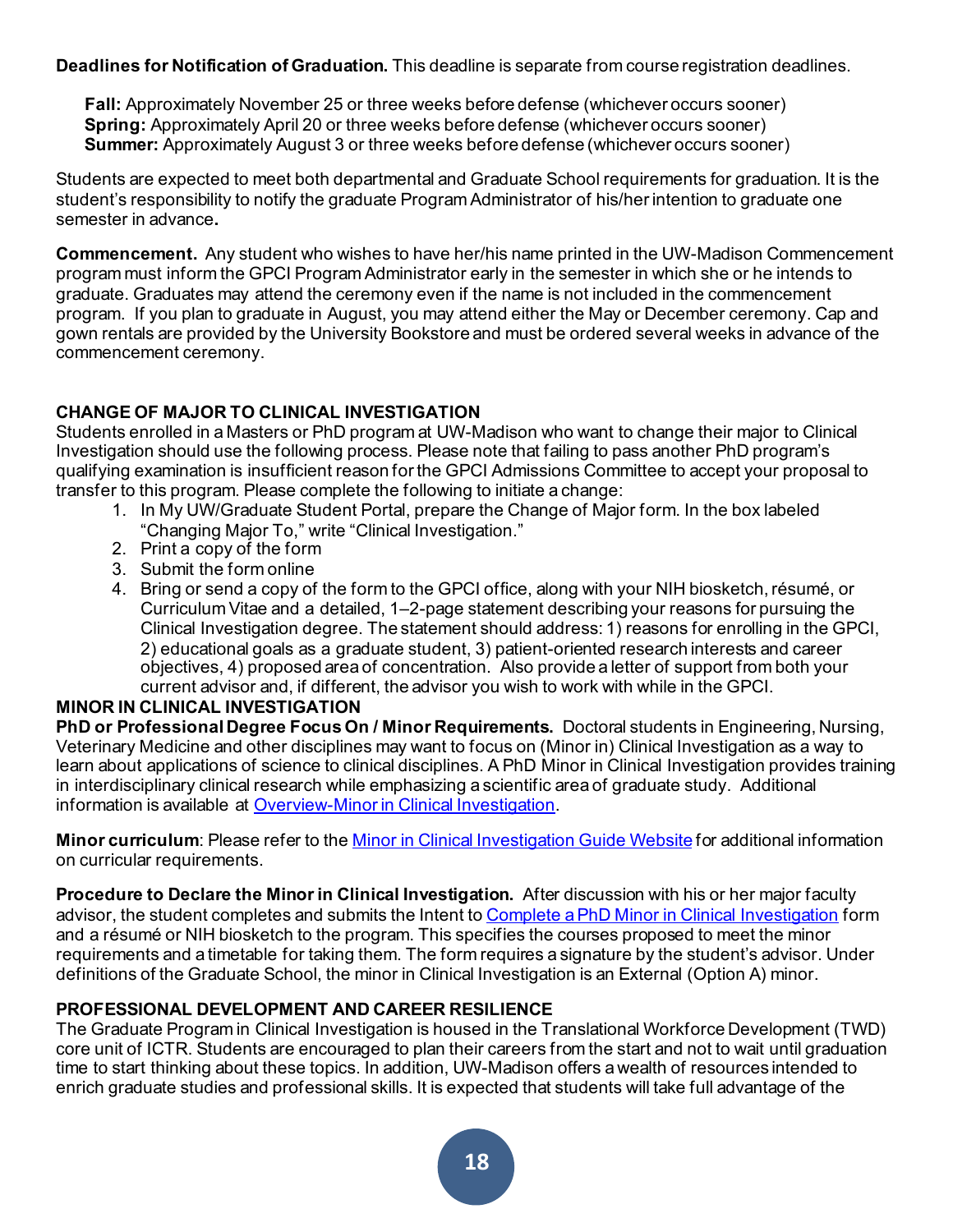resources that best fit their needs and support their career goals. Since GPCI alumni thrive not only in academia but also in industry, corporate, government, and non-profit arenas, the TWD and GPCI strive to be in tune, holistic, and innovative in approaching how to meet the diverse professional development needs of GPCI students. By actively participating in professional development opportunities, students will build the skills needed to succeed academically and thrive professionally as clinical investigators and team members.

## <span id="page-18-0"></span>**Individual Career Development Plan**

Individual Development Plans are required to help graduate student researchers take charge of developing their careers. As a student begins the graduate school career, an Individual Career Development Plan (ICDP or IDP) is an essential tool to help:

- Assess current skills and strengths
- Make a plan for developing skills that will help meet the student's academic and professional goals
- Communicate with advisors and mentors about evolving goals and related skills.

The ICDP is a document you will want to revisit again and again, to update and refine as goals change and/or come into focus, and to record progress and accomplishments. It also serves to start – and maintain – the student's conversation with the faculty advisor about his or her career goals and professional development needs.

The program provides Individual Career Development information during orientation, about the process of selfassessment, career exploration, goal-setting, and implementation of the plan. The plan is a working document subject to revision by the student alone or in consultation with the mentor(s), program, and/or the Graduate School.

<span id="page-18-1"></span>**ICTR Professional Development Resources.** Students are encouraged to use the gamut of services that the ICTR provides to researchers. Among these are workshops and seminars; clinical and translational research project funding awards; assistance with regulatory compliance; and scientific editing services. See the ICTR website for more information at<https://ictr.wisc.edu/Consults>.

<span id="page-18-2"></span>**UW-Madison Professional Development Resources.** The Graduate School Office of Professional Development and Engagement provides direct programming in the areas of career development and skill building, and serves as a clearinghouse for professional development resources across campus. The best way to stay informed is to watch for the weekly newsletter from OPDE called "GradConnections," and to visit the Webpage for a list of current events.

The following additional campus offices might be useful to students:

- Writing Cente[r http://www.writing.wisc.edu/](http://www.writing.wisc.edu/)
- Grants Information Collectio[n http://grants.library.wisc.edu/](http://grants.library.wisc.edu/)
- Student Technology Training (STS[\) https://at.doit.wisc.edu/training/software-training-for-students/](https://at.doit.wisc.edu/training/software-training-for-students/)
- Delta Program [http://www.delta.wisc.edu](http://www.delta.wisc.edu/)
- UW Teaching Academy<https://teachingacademy.wisc.edu/>
- UW Center for the Humanitie[s http://humanities.wisc.edu](http://humanities.wisc.edu/)
- Morgridge Entrepreneurial Bootcamp <https://business.wisc.edu/entrepreneurship/morgridge-entrepreneurial-bootcamp/>

## <span id="page-18-3"></span>**ENROLLMENT REQUIREMENTS**

The student is responsible for following Graduate School policies related to course enrollment requirements and limitations.

## <span id="page-18-4"></span>**Adding / Dropping Courses**

[grad.wisc.edu/documents/add-drop](https://grad.wisc.edu/documents/add-drop/)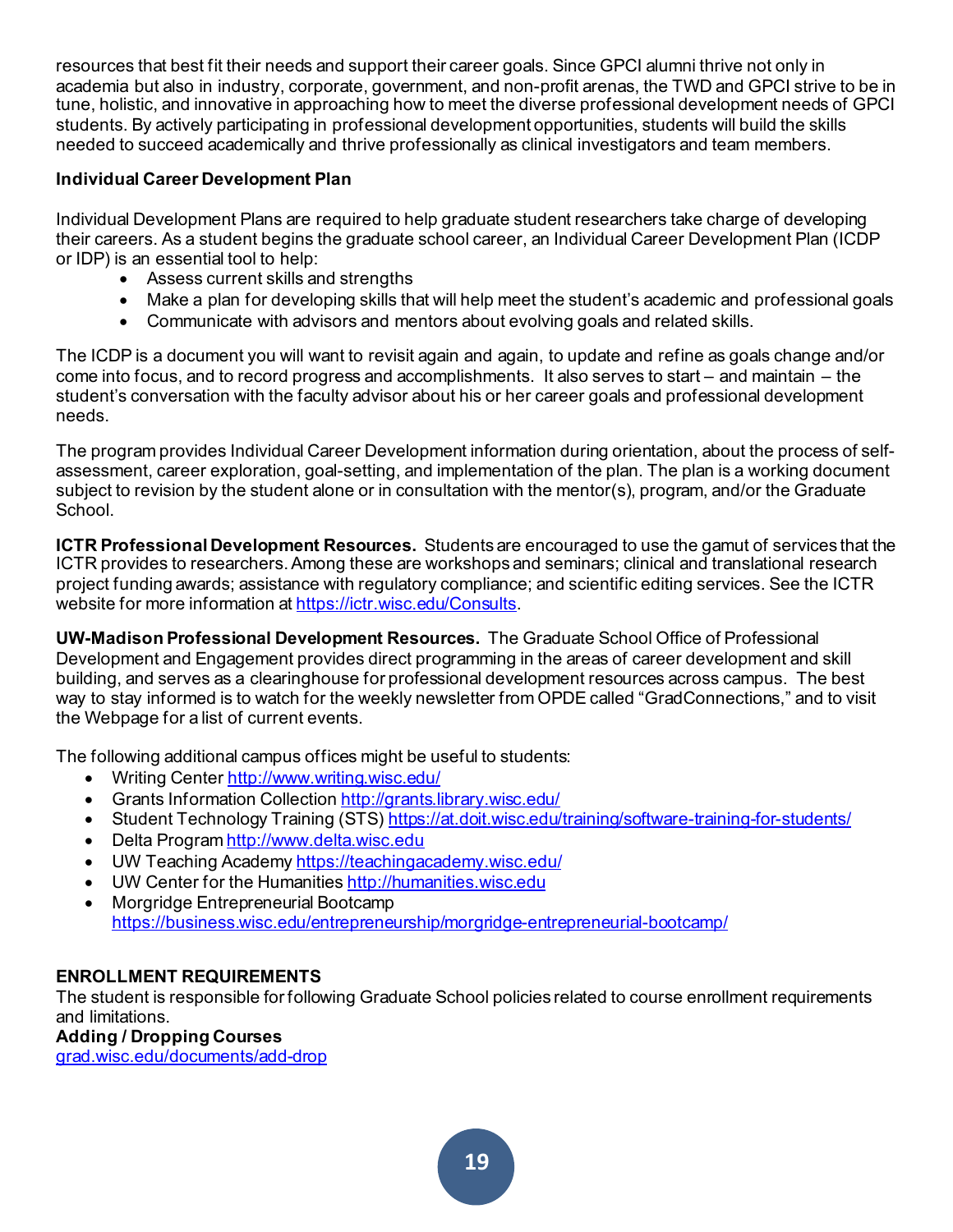<span id="page-19-0"></span>**Auditing Courses** [policy.wisc.edu/library/UW-1224](https://policy.wisc.edu/library/UW-1224)

#### <span id="page-19-1"></span>**Canceling Enrollment**

[grad.wisc.edu/documents/canceling-enrollment](https://grad.wisc.edu/documents/canceling-enrollment/)

#### <span id="page-19-2"></span>**Continuous Enrollment Requirement for Dissertators**

[policy.wisc.edu/library/UW-1204](https://policy.wisc.edu/library/UW-1204)

#### <span id="page-19-3"></span>**Enrollment Accountability**

[grad.wisc.edu/documents/enrollment-accountability](https://grad.wisc.edu/documents/enrollment-accountability/)

## <span id="page-19-4"></span>**Minimum Enrollment Requirements**

[policy.wisc.edu/library/UW-1208](https://policy.wisc.edu/library/UW-1208)

#### <span id="page-19-6"></span><span id="page-19-5"></span>**CONDUCT EXPECTATIONS Academic Conduct**

Your continuation as a graduate student at UW-Madison is at the discretion of your program, the Graduate School, and your faculty advisor. Any student may be placed on probation or dismissed from the Graduate School for not maintaining satisfactory academic progress, and this can impact your academic standing (detailed below), financial aid (see this policy page: [policy.wisc.edu/library/UW-1040](https://policy.wisc.edu/library/UW-1040)), or funding (consult your sources of funding, as applicable). Our program has its own definition of satisfactory academic progress and related procedures that supplement Graduate School policy, as described in this section.

Information about how the Graduate School determines satisfactory academic progress can be found at this policy page: [policy.wisc.edu/library/UW-1218.](https://policy.wisc.edu/library/UW-1218) In addition to the Graduate School's monitoring of satisfactory academic progress, this program regularly reviews the satisfactory academic progress of its students, defined as the following:

<span id="page-19-7"></span>**Satisfactory Progress.** Failure to meet the program's academic or conduct expectations can result in disciplinary action including immediate dismissal from the program. The Faculty Executive Committee of the Graduate Program in Clinical Investigation will make the final decision and reserves the right to consult with other parties including course instructors, the student, the major advisor, and the Program Administrator.

- A semester GPA below 3.0 will result in the student being placed on academic probation. If a semester GPA of 3.0 is not attained during the subsequent semester of full-time enrollment (or 12 credits of enrollment if enrolled part-time) the student may be dismissed from the program or allowed to continue for 1 additional semester based on advisor appeal to the Graduate School. A cumulative GPA of 3.0 is required to graduate. See the Graduate School Academic Policies & Procedures: Probation and Grade Point Average (GPA) Requirement.
- In the case of a required course in which the student earns a grade below a B, the course must be repeated. Required courses may only be repeated once. Failure to receive a B or higher in the repeated course may result in dismissal from the program. Students must do all the work in the repeated course, including laboratory; attend regularly; participate in class discussions; take examinations; and write papers. Students will earn a final grade in the course. Both grades will be used in calculating the student's graduate grade-point average; however, the course will count only once toward meeting degree credit requirements for the program. See the Graduate School Academic [Policies & Procedures](https://grad.wisc.edu/acadpolicy/#repeatingcourses) for additional information.
- Students may be disciplined or dismissed from the graduate program for any type of misconduct (academic, non-academic, professional, or research) or failure to meet program expectations regardless of their academic standing in the program. Separate and apart from a violation of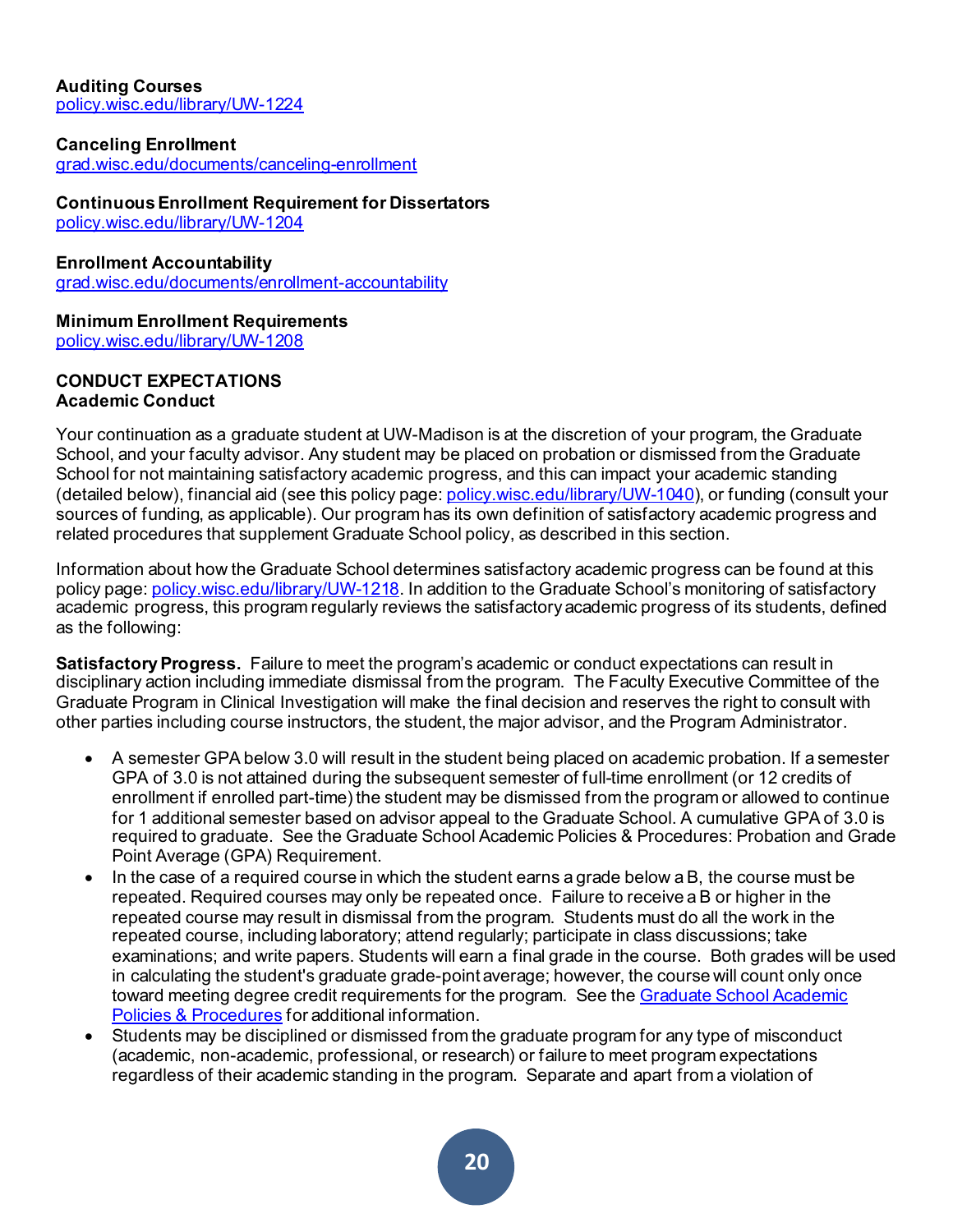Professional Conduct, a student may face University disciplinary action with regard to the same action. Concerns about infractions of the Professional Conduct may be effectively handled informally between the student and the advisor/faculty member. However, if a resolution is not achieved, the issue may be advanced for further review by the program.

<span id="page-20-0"></span>**Professional Conduct.** (Adapted from MPH and Communication Sciences and Disorders programs) All students are expected to adhere to the highest standards of professional behavior and ethics. Students should avoid even an appearance of improper behavior or lack of ethical standards while in Graduate School at UW-Madison, in all professional settings, and in their personal lives. Students should conduct themselves according to the standards expected of members of the profession to which the student aspires. Concerns about infractions of Professional Conduct may be handled informally between the instructor/advisor and the student. If resolution is not achieved, a graduate program representative may be included in the discussion. Separate and apart from a violation of Professional Conduct, a student may face University disciplinary action with regard to the same action. Students are responsible for reading the information here as well as the information published on all the relevant web sites. Lack of knowledge of this information does not excuse any infraction.

- 1. Professional Ethics: Students shall show respect for a diversity of opinions, perspectives, and cultures; accurately represent their work and acknowledge the contributions of others; participate in and commit to related opportunities; aim to gain knowledge and contribute to the knowledge base of others; understand the UW Student Code of Conduct; represent their profession and the program; and strive to incorporate and practice disciplinary ideals in their daily lives. Resumes/CVs must reflect accurate information.
- 2. Honesty and Integrity: Students shall demonstrate honesty and integrity as shown by their challenging of themselves in academic pursuits; honesty and ethics in research and IRB applications—including honesty in interpretation of data, commitment to an unbiased interpretation of academic and professional endeavors; and the need to document research activities, protect subject/client confidentiality and HIPPA regulations. Students shall follow-through and pull their weight in group activities and understand where collaboration among students is or is not allowed; not plagiarize others or past work (self-plagiarism), cheat, or purposefully undermine the work of others; and avoid conflicts of interest for the duration of their time in the program. As a professional, honesty and integrity also extends to personal behavior in life outside of the academic setting by realizing that students are representatives of the program, UW-Madison, and the profession.
- 3. Interpersonal and Workplace Relationships: Students shall interact with peers, faculty, staff, and those they encounter in their professional capacity in a manner that is respectful, considerate, and professional. This includes and is not limited to attending all scheduled meetings, honoring agreed upon work schedules, being on-time and prepared for work/meetings, contributing collaboratively to the team, keeping the lines of communication open, offering prompt response to inquiries, and employing respectful use of available equipment/technology/resources. Chronic or unexplained absences are unprofessional in the workplace and could be grounds for termination or removal of funding. To facilitate the free and open exchange of ideas, any criticism shall be offered in a constructive manner, and the right of others to hold different opinions shall be respected.
- 4. Commitment to Learning: Students are expected to meet their educational responsibilities at all times. Be actively prepared for class and be ready for questions and answers. Be on time for every class and always show courtesy during class or if you have to leave class early. If possible, students should notify the instructor at least one day in advance of a planned absence. Students who are unable to attend class are responsible for finding out what occurred that day and should not expect instructors to give them individual instruction. Recognizing that the pursuit of knowledge is a continuous process, students shall show commitment to learning by persevering despite adversity and seeking guidance in order to adapt to change. Students shall strive for academic excellence and pursue and incorporate all critique, both positive and negative, in the acquisition of knowledge in order to understand and respect the community in which they work.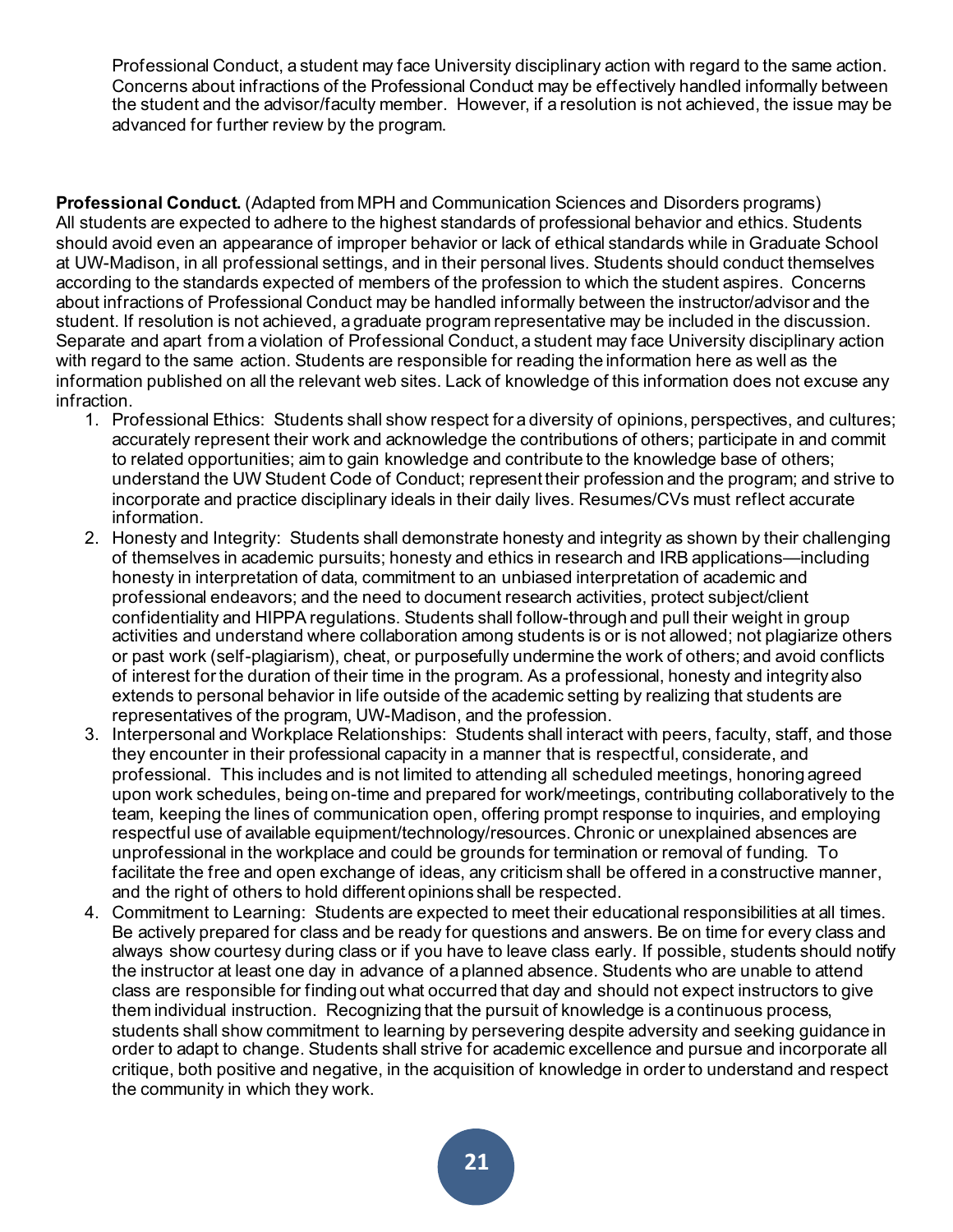5. Professional Appearance: Students shall convey a positive, professional appearance in order to represent the program in a dignified manner. Appearance includes a person's dress, hygiene, and appropriate etiquette/protocols for the environment (including safety protocols and protective clothing in environments that require them).

The GPCI, the Graduate School, and the Division of Student Life all uphold the UW-System policies and procedures in place for academic and non-academic misconduct. In addition, graduate students are held to the same standards of responsible conduct of research as faculty and staff. Furthermore, unprofessional behavior towards clients/subjects, faculty, staff, peers and public are significant issues in the evaluation and promotion of students. In turn, we hold expectations for the highest level of academic integrity and expect professional, ethical, and respectful conduct in all interactions. Students may be disciplined or dismissed from the graduate program for misconduct or disregard for professional conduct expectations regardless of their academic standing in the program. Separate and apart from a violation of Professional Conduct, a student may face University disciplinary action with regard to the same action. Students are responsible for reading the information here as well as the information published on all the relevant web sites. Lack of knowledge of this information does not excuse any infraction.

<span id="page-21-0"></span>**Academic Misconduct.** Academic misconduct is governed by state law, UW System Administration Code Chapter 14. Academic misconduct is an act in which a student (UWS 14.03(1)):

- 1. Seeks to claim credit for the work or efforts of another without authorization or citation;
- 2. Uses unauthorized materials or fabricated data in any academic exercise;
- 3. Forges or falsifies academic documents or records;
- 4. Intentionally impedes or damages the academic work of others;
- 5. Engages in conduct aimed at making false representation of a student's academic performance; or
- 6. Assists other students in any of these acts.

Examples of academic misconduct include but are not limited to:

- 1. Cutting and pasting text from the Web without quotation marks or proper citation;
- 2. Paraphrasing from the Web without crediting the source;
- 3. Using notes or a programmable calculator in an exam when such use is not allowed;
- 4. Using another person's ideas, words, or research and presenting it as one's own by not properly crediting the originator:
- 5. Stealing examinations or course materials;
- 6. Changing or creating data in a lab experiment;
- 7. Altering a transcript;
- 8. Signing another person's name to an attendance sheet;
- 9. Hiding a book knowing that another student needs it to prepare for an assignment;
- 10. Collaboration that is contrary to the stated rules of the course; or
- 11.Tampering with a lab experiment or computer program of another student.

#### Additional information regarding Academic Misconduct

Graduate School Policy & Procedure: Academic Misconduct[: https://grad.wisc.edu/documents/misconduct](https://grad.wisc.edu/documents/misconduct-academic/)[academic/](https://grad.wisc.edu/documents/misconduct-academic/)

Office of Student Conduct and Community Standards – Student Affairs: Why should I know about academic misconduct? How do I avoid academic misconduct? What happens if I engage in academic misconduct? What should I do if I know a classmate is cheating?<https://conduct.students.wisc.edu/academic-misconduct/>

Office of Student Conduct and Community Standards – Student Affairs: Academic Misconduct Flowchart: <https://conduct.students.wisc.edu/academic-misconduct/>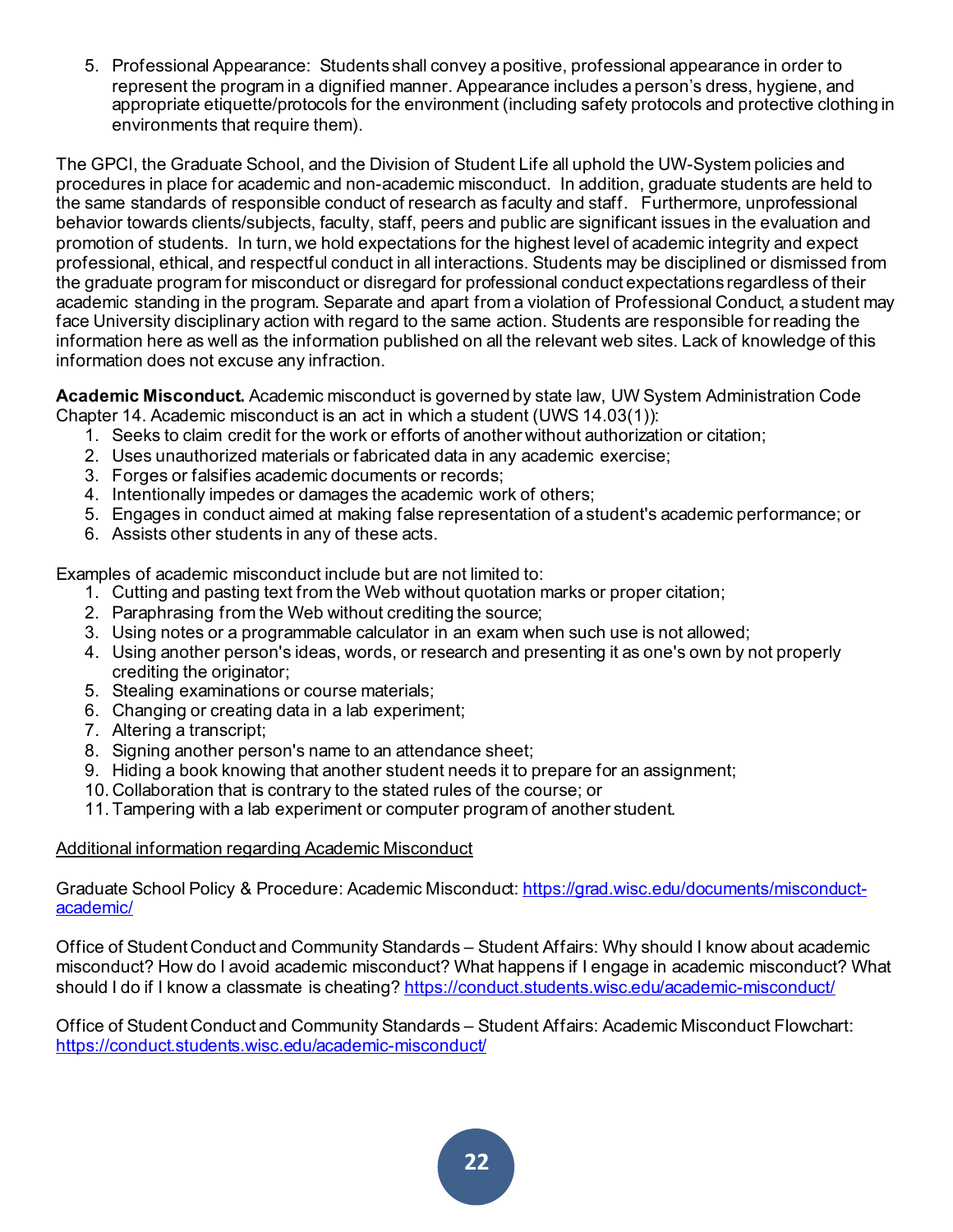University of Wisconsin System: Chapter UWS 14: Student Academic Disciplinary Procedures: [https://docs.legis.wisconsin.gov/code/admin\\_code/uws/14](https://docs.legis.wisconsin.gov/code/admin_code/uws/14)

<span id="page-22-0"></span>**Nonacademic Misconduct.** Nonacademic misconduct is governed by state law, UW System Administration Code Chapters 17 and 18. The university may discipline a student in non-academic matters in the following situations:

- 1. For conduct which constitutes a serious danger to the personal safety of a member of the university community or guest;
- 2. For stalking or harassment;
- 3. For conduct that seriously damages or destroys university property or attempts to damage or destroy university property, or the property of a member of the university community or guest;
- 4. For conduct that obstructs or seriously impairs university-run or university-authorized activities, or that interferes with or impedes the ability of a member of the university community, or guest, to participate in university-run or university-authorized activities;
- 5. For unauthorized possession of university property or property of another member of the university community or guest;
- 6. For acts which violate the provisions of uws 18, conduct on university lands;
- 7. For knowingly making a false statement to any university employee or agent on a university-related matter, or for refusing to identify oneself to such employee or agent;
- 8. For violating a standard of conduct, or other requirement or restriction imposed in connection with disciplinary action.

Examples of nonacademic misconduct include but are not limited to:

- 1. Engaging in conduct that is a crime involving danger to property or persons, as defined in UWS  $18.06(22)(d)$ ;
- 2. Attacking or otherwise physically abusing, threatening to physically injure, or physically intimidating a member of the university community or a guest;
- 3. Attacking or throwing rocks or other dangerous objects at law enforcement personnel, or inciting others to do so;
- 4. Selling or delivering a controlled substance, as defined in 161 Wis. Stats., or possessing a controlled substance with intent to sell or deliver;
- 5. Removing, tampering with, or otherwise rendering useless university equipment or property intended for use in preserving or protecting the safety of members of the university community, such as fire alarms, fire extinguisher, fire exit signs, first aid equipment, or emergency telephones; or obstructing fire escape routes;
- 6. Preventing or blocking physical entry to or exit from a university building, corridor, or room;
- 7. Engaging in shouted interruptions, whistling, or similar means of interfering with a classroom presentation or a university-sponsored speech or program;
- 8. Obstructing a university officer or employee engaged in the lawful performance of duties;
- 9. Obstructing or interfering with a student engaged in attending classes or participating in university-run or university-authorized activities;
- 10.Knowingly disrupting access to university computing resources or misusing university computing resources.

Additional information regarding Nonacademic Misconduct

UW-Madison Policy Library – Student Nonacademic Disciplinary Procedures: <https://grad.wisc.edu/documents/misconduct-nonacademic/>

Office of Student Conduct and Community Standards – Student Affairs: Nonacademic Misconduct Standards Statement:

<https://conduct.students.wisc.edu/nonacademic-misconduct/>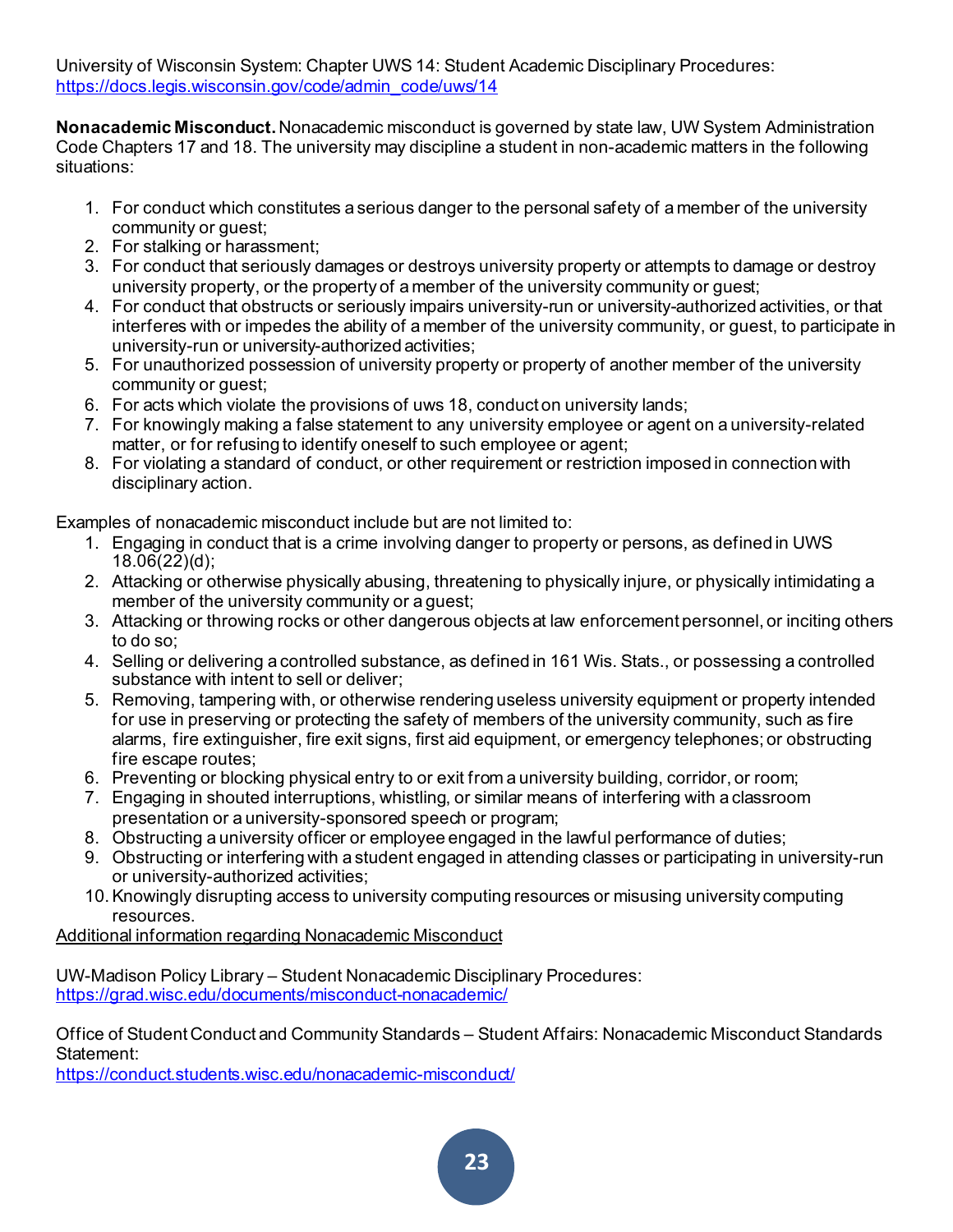University of Wisconsin System: Chapter UWS 17: Student Non-Academic Disciplinary Procedures: [https://docs.legis.wisconsin.gov/code/admin\\_code/uws/17](https://docs.legis.wisconsin.gov/code/admin_code/uws/17)

University of Wisconsin System: Chapter UWS 18: Conduct on University Lands: [https://docs.legis.wisconsin.gov/code/admin\\_code/uws/18](https://docs.legis.wisconsin.gov/code/admin_code/uws/18)

<span id="page-23-0"></span>**Research Misconduct.** Much of graduate education is carried out not in classrooms, but in laboratories and other research venues, often supported by federal or other external funding sources. Indeed, it is often difficult to distinguish between academic misconduct and cases of research misconduct. Graduate students are held to the same standards of responsible conduct of research as faculty and staff. The Graduate School is responsible for investigating allegations of research misconduct. This is often done in consultation with the Division of Student Life as well as with federal and state agencies to monitor, investigate, determine sanctions, and train about the responsible conduct of research. For more information, contact the Associate Vice Chancellor for Research Policy, 333 Bascom Hall, (608) 262-1044.

Please refer t[o Procedures for Misconduct Reporting](https://research.wisc.edu/kb-article/?id=34485) for further information on reporting research misconduct of others. Below are additional resources on Research Misconduct and Responsible Conduct:

Graduate School Policies & Procedures: Responsible Conduct of Research: <https://grad.wisc.edu/documents/responsible-conduct-of-research/>

Office of the Vice Chancellor for Research and Graduate Education's - Office of Research Policy: Introduction & Guide to Resources on Research Ethics: [research.wisc.edu/respolcomp/resethics/](https://research.wisc.edu/respolcomp/resethics/)

Office of the Vice Chancellor for Research and Graduate Education's Office of Research Policy: Policies, Responsibilities, and Procedures: Reporting Misconduct: [kb.wisc.edu/gsadminkb/page.php?id=34486](http://kb.wisc.edu/gsadminkb/page.php?id=34486)

Office of the Vice Chancellor for Research and Graduate Education's Office of Research Policy: Policies, Responsibilities, and Procedures: Responsible Conduct of Research Resources: [kb.wisc.edu/gsadminkb/search.php?cat=2907](https://kb.wisc.edu/gsadminkb/search.php?cat=2907)

<span id="page-23-1"></span>**Conflict of Interest and Commitment.** Conflicts of interest arise when two activities interact such that professional judgment in one may be, or may seem to be, influenced by the other. Importantly, conflicts of interest:

- Represent a state of affairs, not behavior;
- Are common and often unavoidable;
- Frequently involve perceptions; and
- Are judged by others, not by those directly involved.

The interaction between research and significant financial interests, including compensation over \$5000, ownership, or leadership positions with outside organizations, is a primary conflict of interest of concern in research ethics. A potential conflict of interest between two activities does not mean that either is inappropriate. Universities often encourage researchers to engage in activities that will make research results rapidly available to the public, including entrepreneurship. Conflicts of interest are a concern to graduate students when any financial or other conflict of interest of the graduate student's mentor or thesis/dissertation advisor has the potential to harm the student's academic interests and degree progress. Example: Your faculty advisor has a personal consulting agreement with a private company that provides research support for a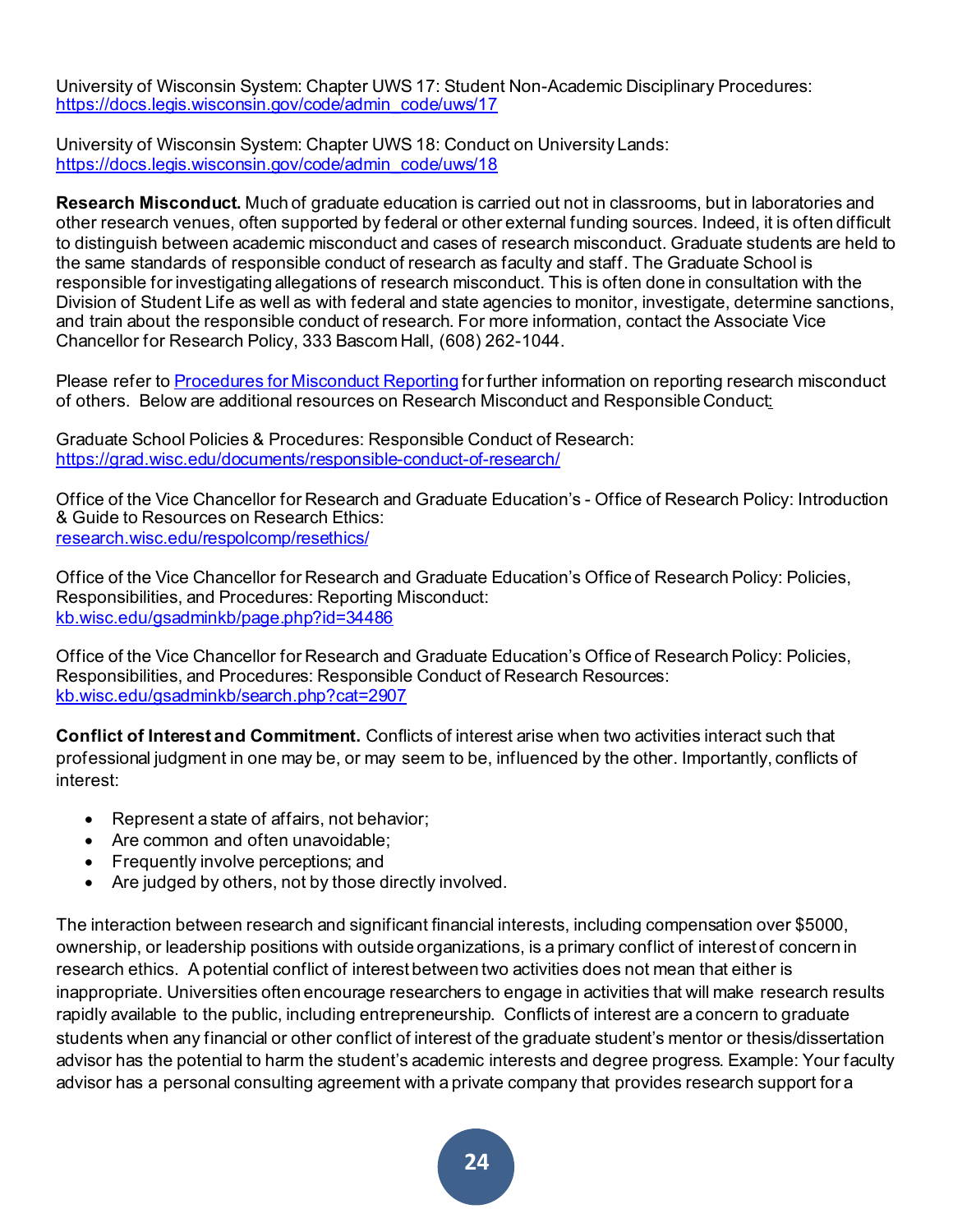project through the University, and you are working on a part of that project for your dissertation. You wish to publish your dissertation, but the company requires you to delay publication, and hence your graduation, until the external research is complete.

State and University policies require annual disclosures of outside activities from faculty members, academic staff, and principal or co-investigators on federal grants or human subjects' protocols. Federal policies require the University to eliminate, minimize, or manage any potential or actual conflicts of interest between an investigator's federally funded research and significant financial interests that might reasonably appear to affect, or be affected by, the federally funded work. The Conflict of Interest Committee oversees the annual disclosure process and review of disclosures to meet those obligations.

## <span id="page-24-0"></span>**Disciplinary Action and Dismissal**

Students may be disciplined or dismissed from the graduate program for any type of misconduct (academic, non-academic, professional, or research) or failure to meet program expectations regardless of their academic standing in the program. Separate and apart from a violation of Professional Conduct, a student may face University disciplinary action with regard to the same action. Concerns about infractions of the Professional Conduct may be effectively handled informally between the student and the advisor/faculty member. However, if a resolution is not achieved, the issue may be advanced for further review by the program.

Disciplinary Actions

- Written reprimand
- Denial of specified privilege(s)
- Imposition of reasonable terms and conditions on continued student status
- Removal of funding
- Probation
- Restitution
- Removal of the student from the course(s) in progress
- Failure to promote
- Withdrawal of an offer of admission
- Placement on Leave of Absence for a determined amount of time
- Suspension from the program for up to one year with the stipulation that remedial activities may be prescribed as a condition of later readmission. Students who meet the readmission condition must apply for readmission and the student will be admitted only on a space available basis. See the Graduate School Academic Policies & Procedures: Readmission to Graduate School: [grad.wisc.edu/acadpolicy/#readmission](https://grad.wisc.edu/acadpolicy/#readmission)
- Suspension from the program. The suspensions may range from one semester to four years.
- Dismissal from the program
- Denial of a degree

Depending on the type and nature of the misconduct, the Division of Student Life may also have grounds to do one or more of the following:

- Reprimand
- Probation
- Suspension
- Expulsion
- Restitution
- A zero or failing grade on an assignment on an assignment/exam
- A lower grade or failure in the course
- Removal from course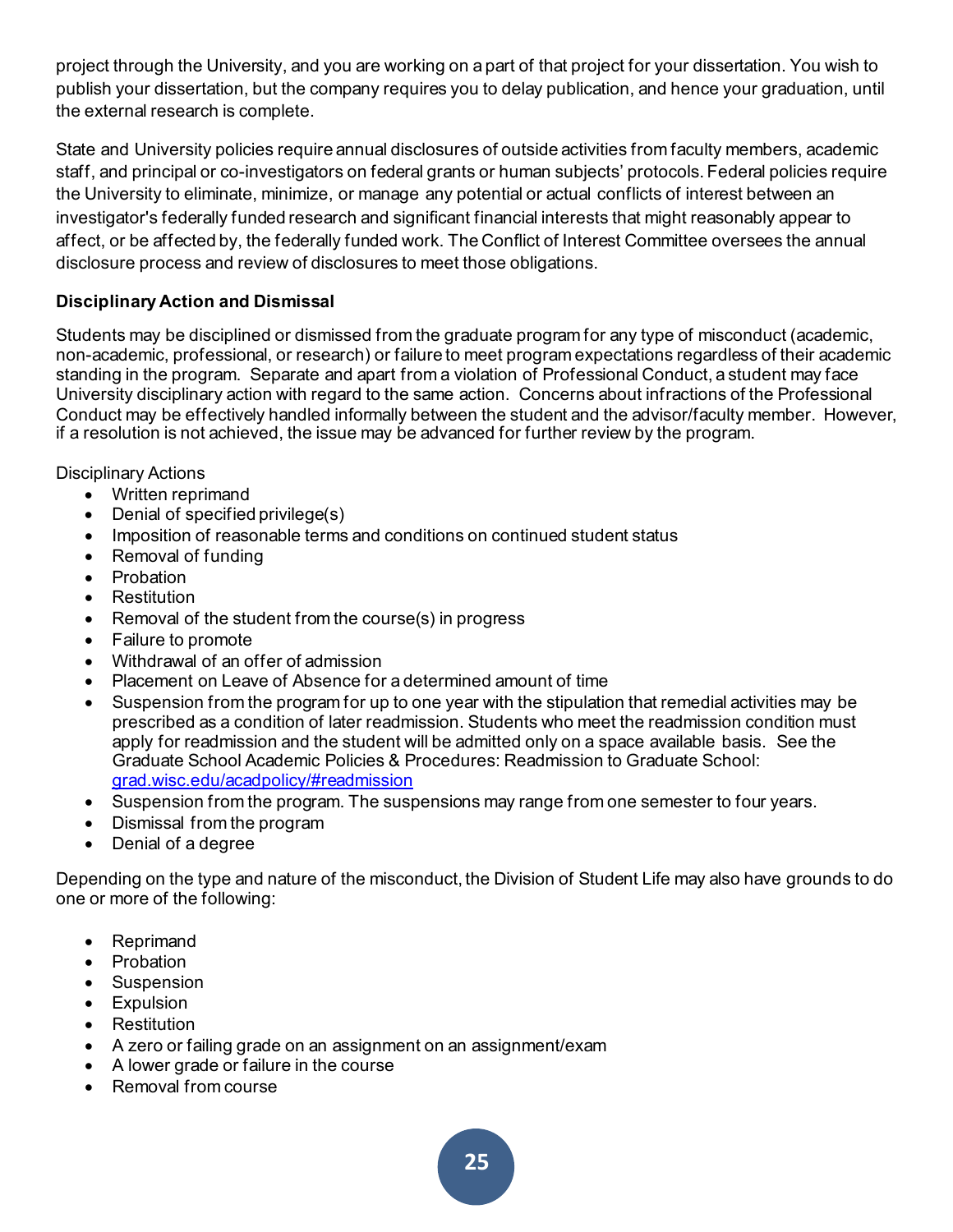- Enrollment restrictions in a course/program
- Conditions/terms of continuing as a student

## <span id="page-25-0"></span>**Grievance Procedures and Reporting Misconduct and Crime**

## <span id="page-25-1"></span>**Grievance Procedures**

If a student feels unfairly treated or aggrieved by faculty, staff, or another student, the University offers several avenues to resolve the grievance. Students' concerns about unfair treatment are best handled directly with the person responsible for the objectionable action. If the student is uncomfortable making direct contact with the individual(s) involved, they should contact the advisor or the person in charge of the unit where the action occurred (program or department chair, section chair, lab manager, etc.). Many departments and schools/colleges have established specific procedures for handling such situations; check their web pages and published handbooks for information. If such procedures exist at the local level, these should be investigated first.

For more information see the Graduate School Academic Policies & Procedures: Grievances & Appeals: <https://grad.wisc.edu/documents/grievances-and-appeals/> Procedures for proper accounting of student grievances:

- 1. The student is encouraged to speak first with the person toward whom the grievance is directed to see if a situation can be resolved at this level.
- 2. Should a satisfactory resolution not be achieved, the student should contact the program's Grievance Advisor or Director of Graduate Study to discuss the grievance. The Grievance Advisor or Director of Graduate Study will facilitate problem resolution through informal channels and facilitate any complaints or issues of students. The Clinical Investigation Grievance Advisor is Professor Ronald Gangnon – email: [ronald@biostat.wisc.edu](mailto:ronald@biostat.wisc.edu) The first attempt is to help students informally address the grievance prior to any formal complaint. Students are also encouraged to talk with their faculty advisors regarding concerns or difficulties if necessary. University resources for sexual harassment, discrimination, disability accommodations, and other related concerns can be found on the UW Office of Diversity, Equity & Inclusion website[: https://diversity.wisc.edu/](https://diversity.wisc.edu/)
- 3. Other campus resources include
	- o The Graduate School <https://grad.wisc.edu/>
	- o McBurney Disability Resource Center -<https://mcburney.wisc.edu/>
	- o Employee Assistance Office <https://eao.wisc.edu/>
	- o Ombuds Office <https://ombuds.wisc.edu/>
	- o University Health Services <https://www.uhs.wisc.edu/>
- 4. If the issue is not resolved to the student's satisfaction the student can submit the grievance to the Grievance Advisor in writing, within 60 calendar days of the alleged unfair treatment.
- 5. On receipt of a written complaint, a faculty committee will be convened by the Grievance Advisor to manage the grievance. The program faculty committee will obtain a written response from the person toward whom the complaint is directed. This response will be shared with the person filing the grievance.
- 6. The faculty committee will determine a decision regarding the grievance. The Grievance Advisor will report on the action taken by the committee in writing to both the student and the party toward whom the complaint was directed within 15 working days from the date the complaint was received.
- 7. At this point, if either party (the student or the person toward whom the grievance is directed) is unsatisfied with the decision of the faculty committee, the party may file a written appeal. Either party has 10 working days to file a written appeal to the School/College.
- 8. Documentation of the grievance will be stored for at least 7 years. Significant grievances that set a precedent will be stored indefinitely.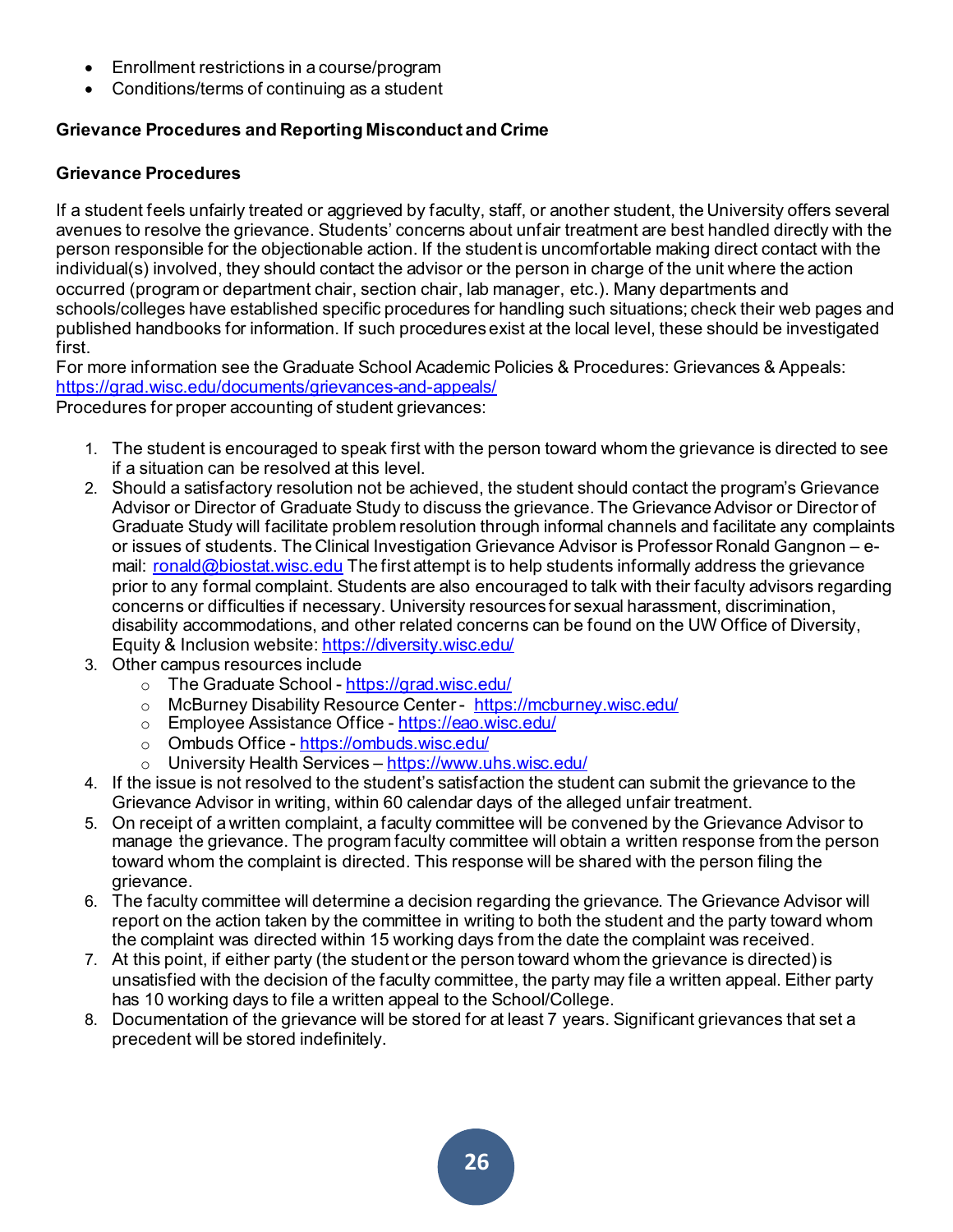The Graduate School has procedures for students wishing to appeal a grievance decision made at the school/college level[: https://grad.wisc.edu/documents/grievances-and-appeals/](https://grad.wisc.edu/documents/grievances-and-appeals/)

## <span id="page-26-0"></span>**School of Medicine and Public Health Grievance Procedure**

The SMPH policy provides guidance for any student in a School of Medicine and Public Health graduate program who feels that they have been treated unfairly by a faculty member, staff member, postdoc, or student in regard to educational decisions and/or outcomes or issues specific to the graduate program. The policy provides the right to complain about the treatment and to receive a prompt hearing of the grievance. The policy applies to students in all SMPH graduate programs. Additional information if available at **SMPH Grievance** [Policy.](https://uwmadison.app.box.com/s/4rm30lmzb26ix51t45bu3eqxyoepn5wm)

## <span id="page-26-1"></span>**Reporting Misconduct and Crime**

The campus has established policies governing student conduct, academic dishonesty, discrimination, and harassment/abuse as well as specific reporting requirements in certain cases. If you have a grievance regarding unfair treatment towards yourself, please reference the procedures and resources identified above. If you learn about, observe, or witness misconduct or other wrongdoing you may be required to report that misconduct or abuse. Depending on the situation, it may be appropriate to consult with your advisor, Graduate Program Coordinator, or other campus resources.

## **Research Misconduct Reporting**

The University of Wisconsin-Madison strives to foster the highest scholarly and ethical standards among its students, faculty, and staff. Graduate students and research associates are among the most vulnerable groups when reporting misconduct because their source of financial support and the progress in their careers may be at risk by raising questions of wrongdoing. They are also often the closest witnesses to wrongdoing when it occurs and therefore must be appropriately protected from the consequences of reporting wrongdoing and be informed of their rights. Please find full details at [research.wisc.edu/respolcomp/resethics/](https://research.wisc.edu/respolcomp/resethics/)

## **Academic Misconduct Reporting**

If you know a classmate is cheating on an exam or other academic exercise, notify your professor, teaching assistant or exam proctor. As a part of the university community, you are expected to uphold the standards of the university. Also, consider how your classmate's dishonesty may affect the overall grading curve and integrity of the program.

#### <span id="page-26-2"></span>**INCIDENT REPORTING (HATE, BIAS, SEXUAL ASSAULT, HAZING, STUDENTS OF CONCERN, BULLYING)**

The Dean of Students Office maintains a portal to report incidents of hate, bias, sexual assault, hazing, dating/domestic violence, stalking, missing students, and students displaying other concerning behaviors at UW-Madison:

## <span id="page-26-3"></span>**Incident Reporting**

#### [doso.students.wisc.edu/report-an-issue](https://doso.students.wisc.edu/report-an-issue/)

As noted above in "Personal Conduct Expectations," students who feel they have been subject to hostile and/or intimidating behavior (i.e., bullying) are encouraged to review the informal and formal options for addressing this behavior (including filing complaints when desired) at: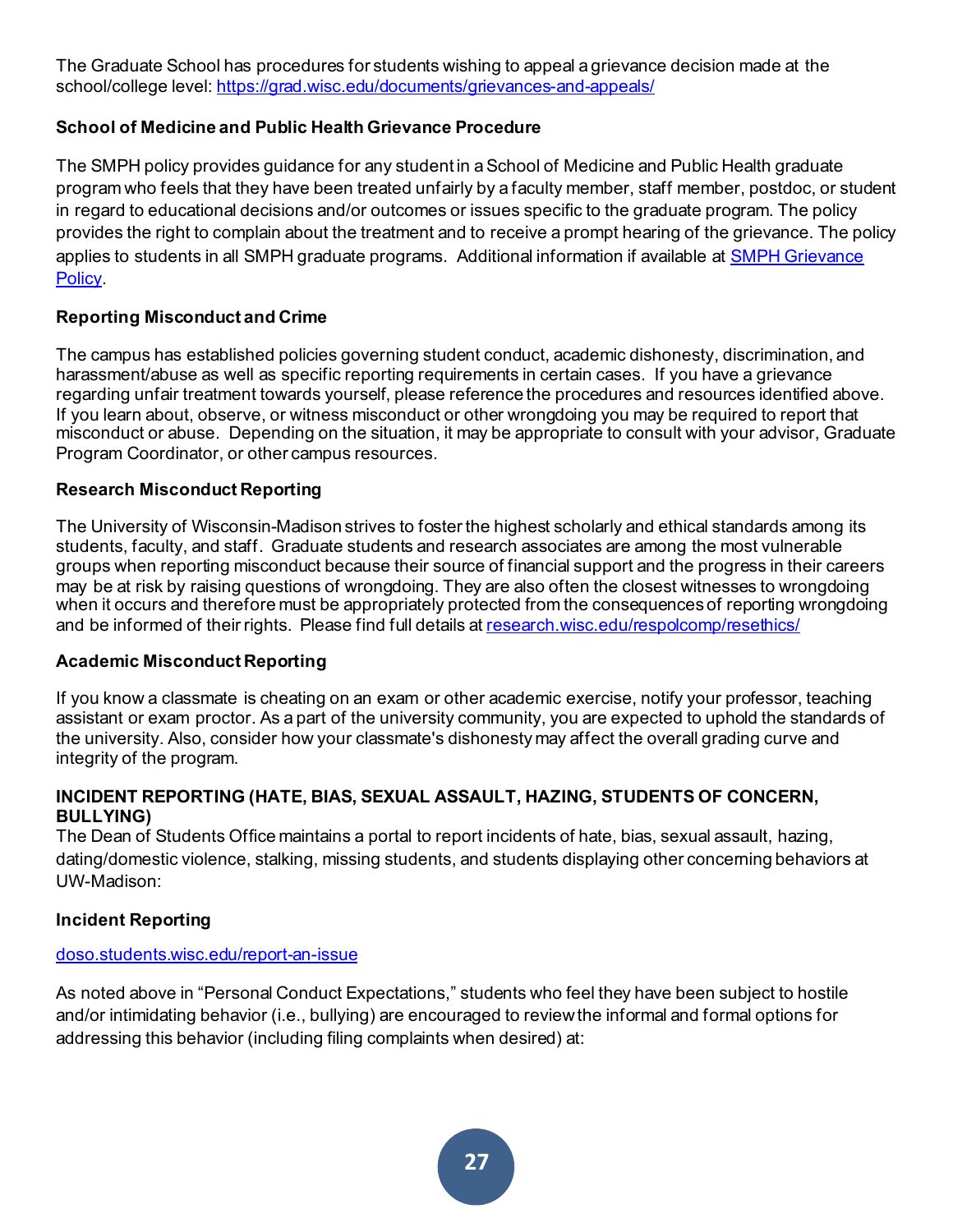## <span id="page-27-0"></span>**Hostile and Intimidating Behavior**

[hr.wisc.edu/hib](https://hr.wisc.edu/hib/)

#### <span id="page-27-1"></span>**MENTAL HEALTH RESOURCES**

[University Health Services](https://www.uhs.wisc.edu/) (UHS) is the primary mental health provider for students on campus. University Health Services has a variety of [Mental Health Services](https://www.uhs.wisc.edu/mental-health/group-counseling/) to address student needs.

To initially connect to MHS services, students schedule an Access Consultation phone screening. Scheduling can be done by calling the MHS reception desk at 608.265.5600 (option 2) or logging int[o MyUHS](https://myuhs.uhs.wisc.edu/login_dualauthentication.aspx) for 24-hour web appointment booking. UHS service costs are covered for students through tuition and fees.

#### <span id="page-27-2"></span>**SUMMARY OF KEY CONCEPTS**

This handbook provides basic information about the academic policies and procedures of the Graduate Program in Clinical Investigation (GPCI) and their advisors. The UW-Madison Graduate School has the final authority for granting graduate degrees at UW-Madison. The UW Institute for Clinical and Translational Research (ICTR) administers the GPCI under authority of the Graduate School.

The [Graduate School Academic Policies and Procedures](https://grad.wisc.edu/academic-policies/) provide essential information about general requirements. The graduate program's authority to set degree requirements beyond the minimum required by the Graduate School lies with the Clinical Investigation program faculty. Policies in this handbook have been approved by program faculty.

It is expected that students meet both departmental and Graduate School requirements for graduation.

Degree requirements and course requirements may change over time. Students must meet those in effect when they entered the program. Administrative procedures and processes can change as well. Students are responsible for knowing the policies and requirements of the program. Questions may be directed to the Program Administrator.

Students apply to the MS and PhD programs with a faculty advisor and a plan to conduct or continue conducting clinical and translational research. It is the responsibility of every graduate student to have an advisor. The current list of major (main) advisors to students in the MS and PhD programs is on the [Website.](https://ictr.wisc.edu/GPCIadvisors)

The role of the advisor, or mentor, is to provide advice regarding graduate studies and to supervise the student degree program including research.

No funding for graduate study is provided to students by the GPCI or ICTR. Other than the travel stipend for TL1 trainees, the GPCI program provides no funding for GPCI students to attend or present research at conferences.

The MS thesis for the GPCI can take two forms: A technical report or a traditional thesis. A publishable/published descriptive literature review by itself is not adequate for the MS thesis.

PhD dissertations are expected to be of publishable quality and conform to a general standard. The standard PhD thesis consists of 1) a traditional single topic, extensive exploration from which papers may be drawn later, or 2) three publishable papers that are woven together in the dissertation. The three papers must present new empirical analyses and may include a systematic review, which is methods oriented, as defined by the Cochrane Handbook for Systematic Reviews [\(training.cochrane.org/handbook](https://training.cochrane.org/handbook)). The use of a systematic review must be approved by the student's degree committee.

The MS student schedules the thesis defense meeting, and the PhD student schedules the dissertation defense meeting with the degree committee directly and informs the program of the date, time and place. The